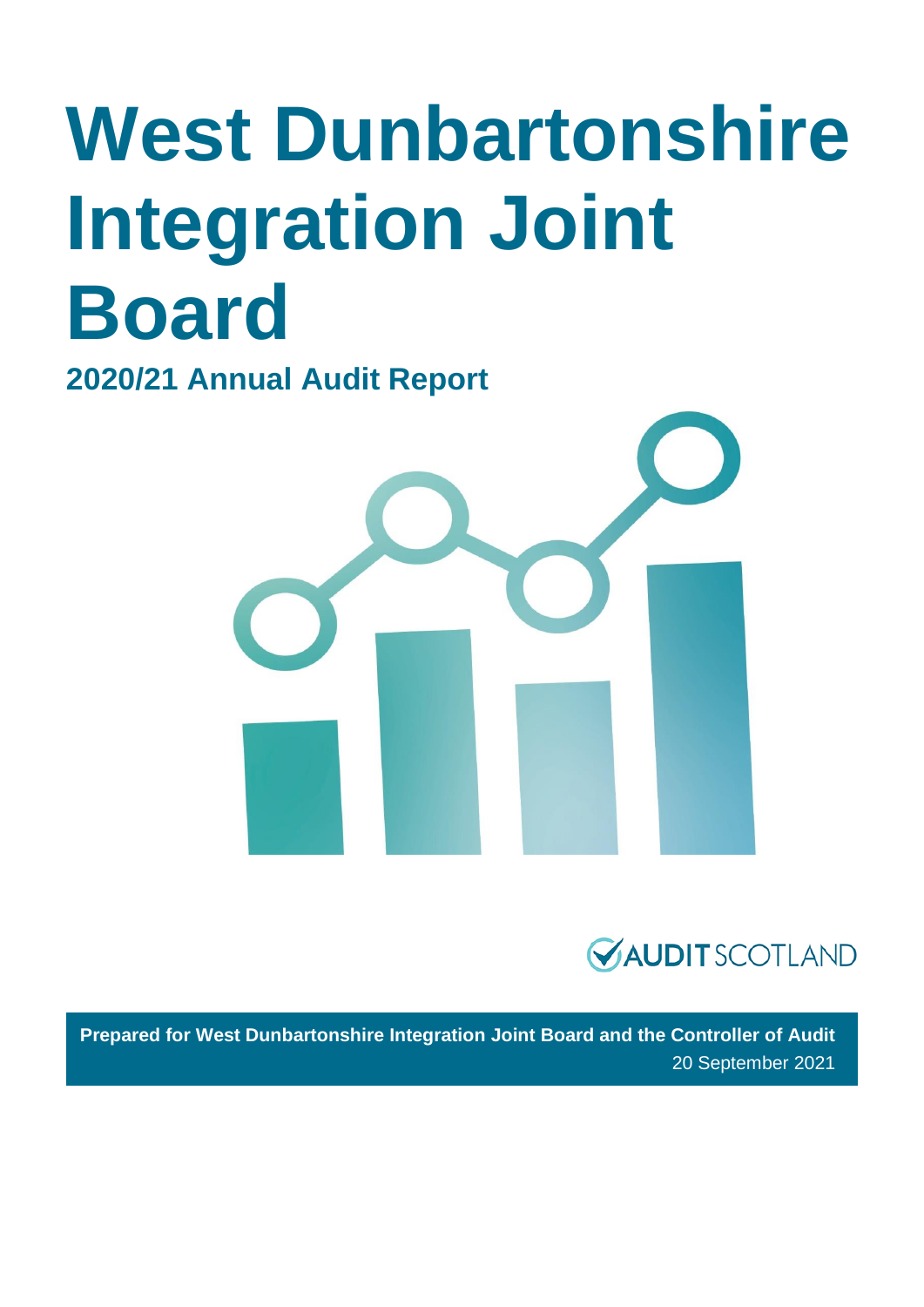## **Contents**

| Key messages                                | 3  |
|---------------------------------------------|----|
| <b>Introduction</b>                         | 5  |
| 1. Audit of 2020/21 annual accounts         |    |
| Financial management and sustainability     | 11 |
| 3. Governance, transparency, and Best Value | 17 |
| <b>Appendix 1</b>                           | 24 |
| <b>Appendix 2</b>                           | 28 |
| <b>Appendix 3</b>                           | 32 |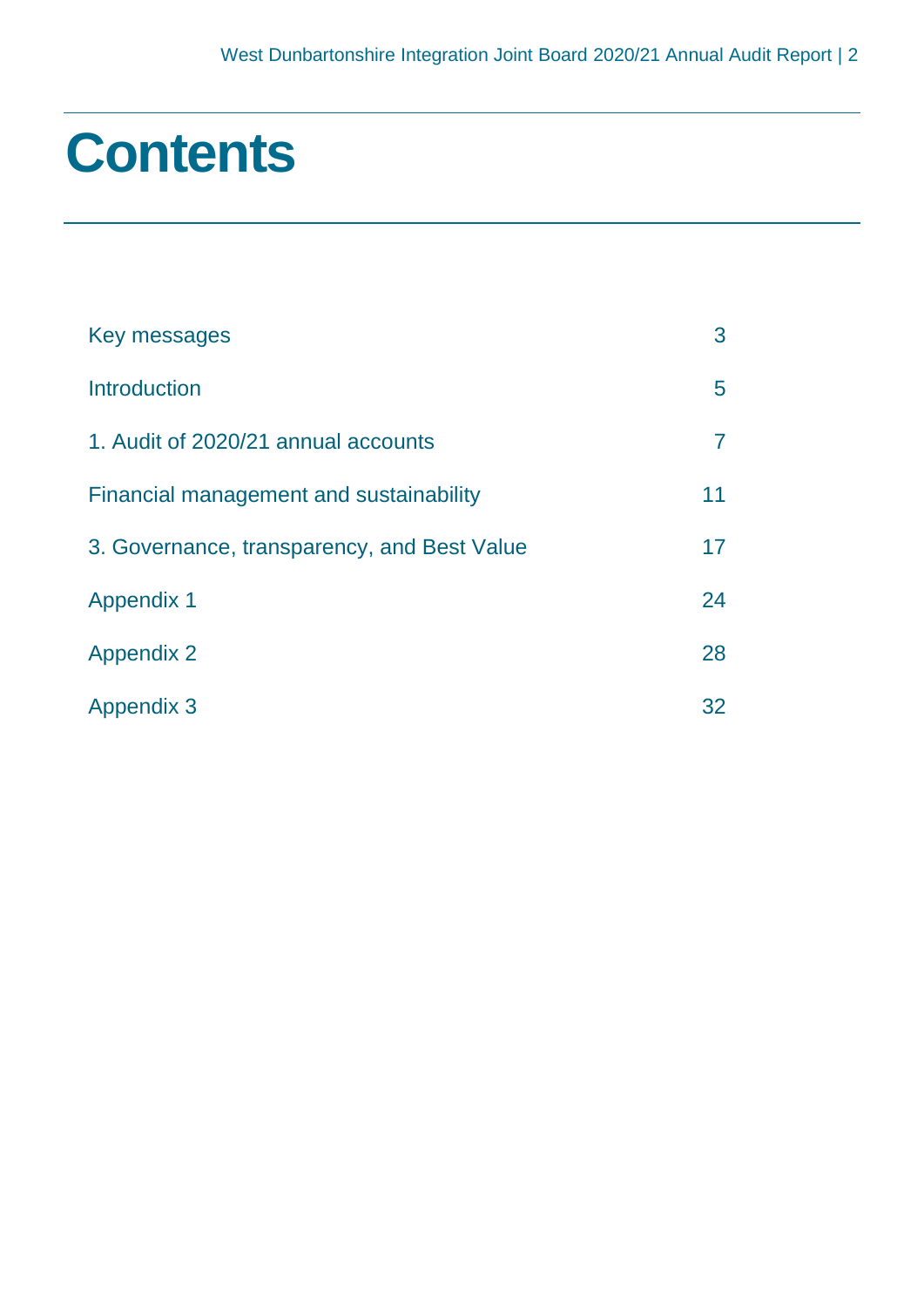## <span id="page-2-0"></span>**Key messages**

## **2020/21 annual report and accounts**

- **1** West Dunbartonshire IJB's financial statements give a true and fair view of the financial position for the year ended 31 March 2021. They were properly prepared in accordance with regulations and guidance.
- **2** The management commentary, audited part of the remuneration report and annual governance statement were consistent with the financial statements and prepared in accordance with proper accounting practices.

## **Financial management and sustainability**

- **3** The Joint Board has appropriate and effective financial management arrangements in place.
- **4** Health and social care bodies are facing unprecedented challenges as they seek to balance the impact of Covid-19, the remobilisation of services and rising demand. This is against a backdrop of financial and workforce pressures; uncertainty over future financial settlements and social care reform.
- **5** The IJB reported an underspend of £13.744 million against the revised budget of £186.167 million for 2020/21. This was mainly due to unspent late funding received from the Scottish Government.
- **6** Covid-19 funding of £10.810 million was received in 2020/21. £4.970 million was unspent at 31 March and has been earmarked for 2021/22.
- **7** The IJB approved an indicative 2021/22 revenue budget of £170.097 million in March 2021. This included the application of £0.323m from earmarked reserves to balance the budget. This budget excluded any exceptional Covid-19 costs based on the assumption that additional funding would be provided.
- **8** A medium-term financial plan is place with long term analysis to 2029/30. The annual review of the financial plan has been delayed to November 2021 due to the uncertainty caused by Covid-19.

## **Governance, Transparency and Best Value**

**9** The IJB has appropriate governance arrangements in place to support effective decision making and accountability and conducts its business in an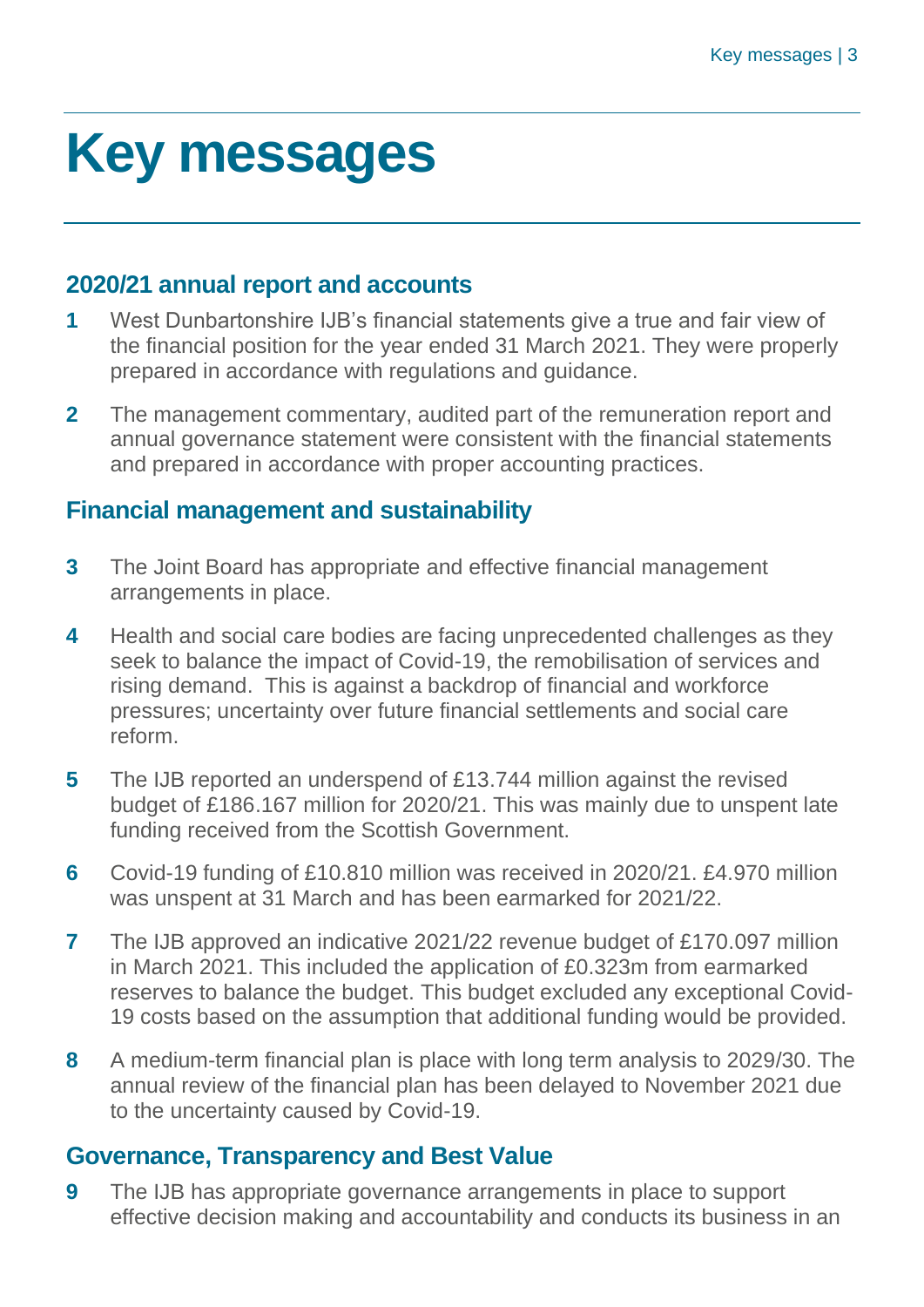open and transparent manner. The IJB is currently discussing the incorporation of video/online conferencing to ensure greater access to meetings, per the *Covid-19 Recovery and Renewal Plan*. This digital transformation is likely to further improve the transparency of meetings.

- **10** The 2019/20 Annual Performance Report was reviewed, we found that improvements have been made in the content, structure and format.
- **11** The Annual Performance Report for 2020/21 has been delayed, in line with the Coronavirus Act 2020, and will be published by the 30 September 2021 extended deadline. We will review this as part of the 2021/22 audit.
- **12** The extent of the challenges facing IJBs means that services will need to change if they are to be sustainable in the future.
- **13** Service pressures have been created by the impact of Covid-19, these have been recognised by the IJB and steps have been taken to address them though the performance reports and the *Recovery and Renewal Plan.* Regular updates are provided to the Board.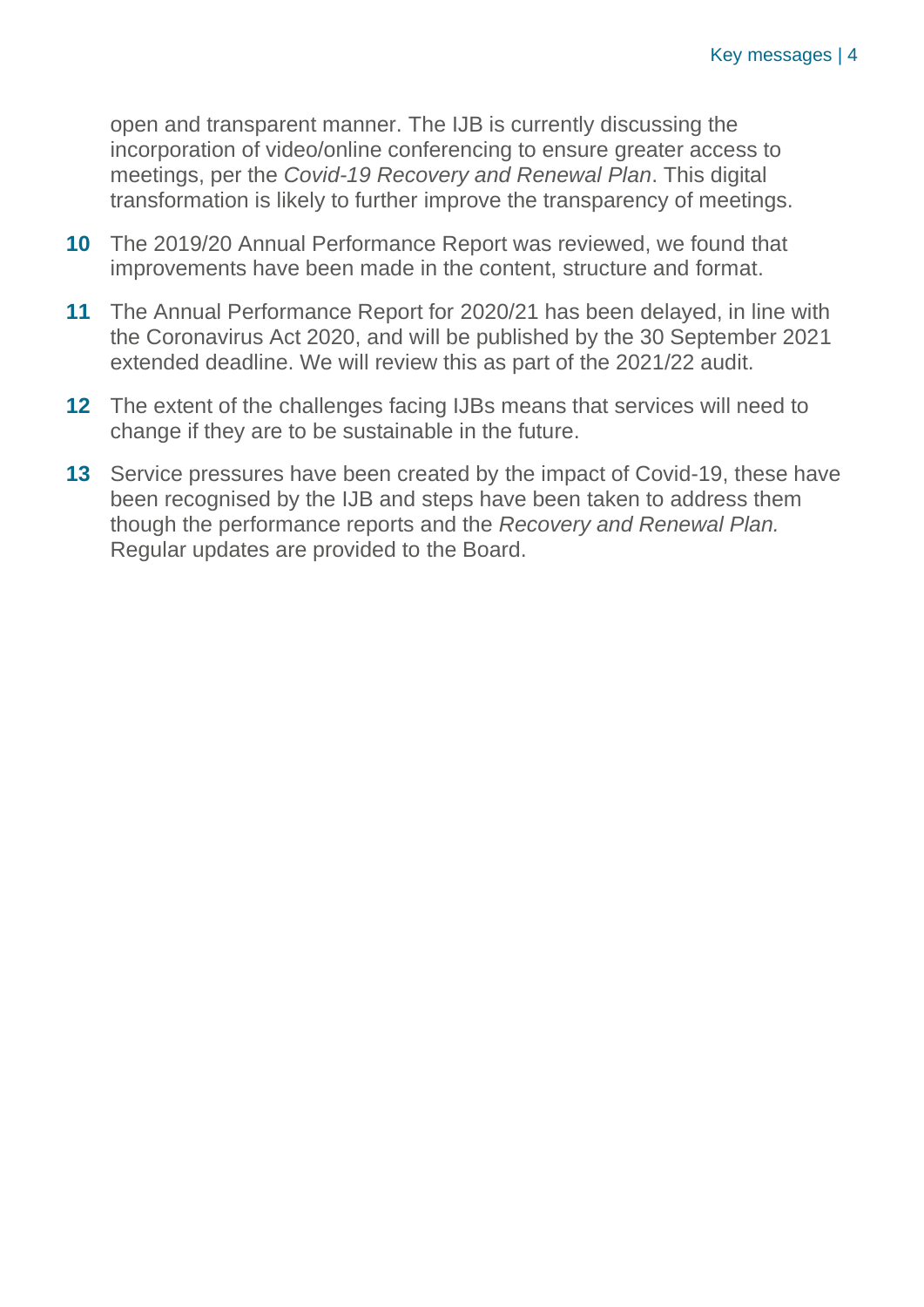## <span id="page-4-0"></span>**Introduction**

**1.** This report summarises the findings from our 2020/21 audit of West Dunbartonshire Integration Joint Board (the IJB), commonly known as the West Dunbartonshire Health and Social Care Partnership Board.

**2.** The scope of our audit was set out in our Annual Audit Plan presented to the Audit and Performance Committee meeting on 25 February 2021. This report comprises the findings from:

- an audit of the West Dunbartonshire IJB's 2020/21 annual accounts
- consideration of the four audit dimensions that frame the wider scope of public audit set out in the [Code of Audit Practice 2016.](http://www.audit-scotland.gov.uk/report/code-of-audit-practice-2016)

**3.** The global coronavirus pandemic has had a considerable impact on the IJB and its partner bodies during 2020/21. This has had significant implications for services. We included one wider dimension risk relating to the pandemic in our Annual Audit Plan.

## **Adding value through the audit**

**4.** We aim to add value to the IJB through the audit by:

- identifying and providing insight on significant risks, and making clear and relevant recommendations
- sharing intelligence and good practice through our national reports [\(Appendix 3\)](#page-31-0) and good practice guides
- providing clear and focused conclusions on the appropriateness, effectiveness and impact of corporate governance, performance management arrangements and financial sustainability.

## **Responsibilities and reporting**

**5.** The IJB has primary responsibility for ensuring the proper financial stewardship of public funds. This includes preparing annual accounts that are in accordance with proper accounting practices. The IJB is also responsible for compliance with legislation, and putting arrangements in place for governance, propriety and regularity that enable it to successfully deliver its objectives.

**6.** Our responsibilities, as independent auditor appointed by the Accounts Commission, are established by the Local Government (Scotland) Act 1973, the Code of Audit Practice and supplementary guidance, and International Standards on Auditing in the UK. As public sector auditors, we give independent opinions on the annual accounts. Additionally, we conclude on the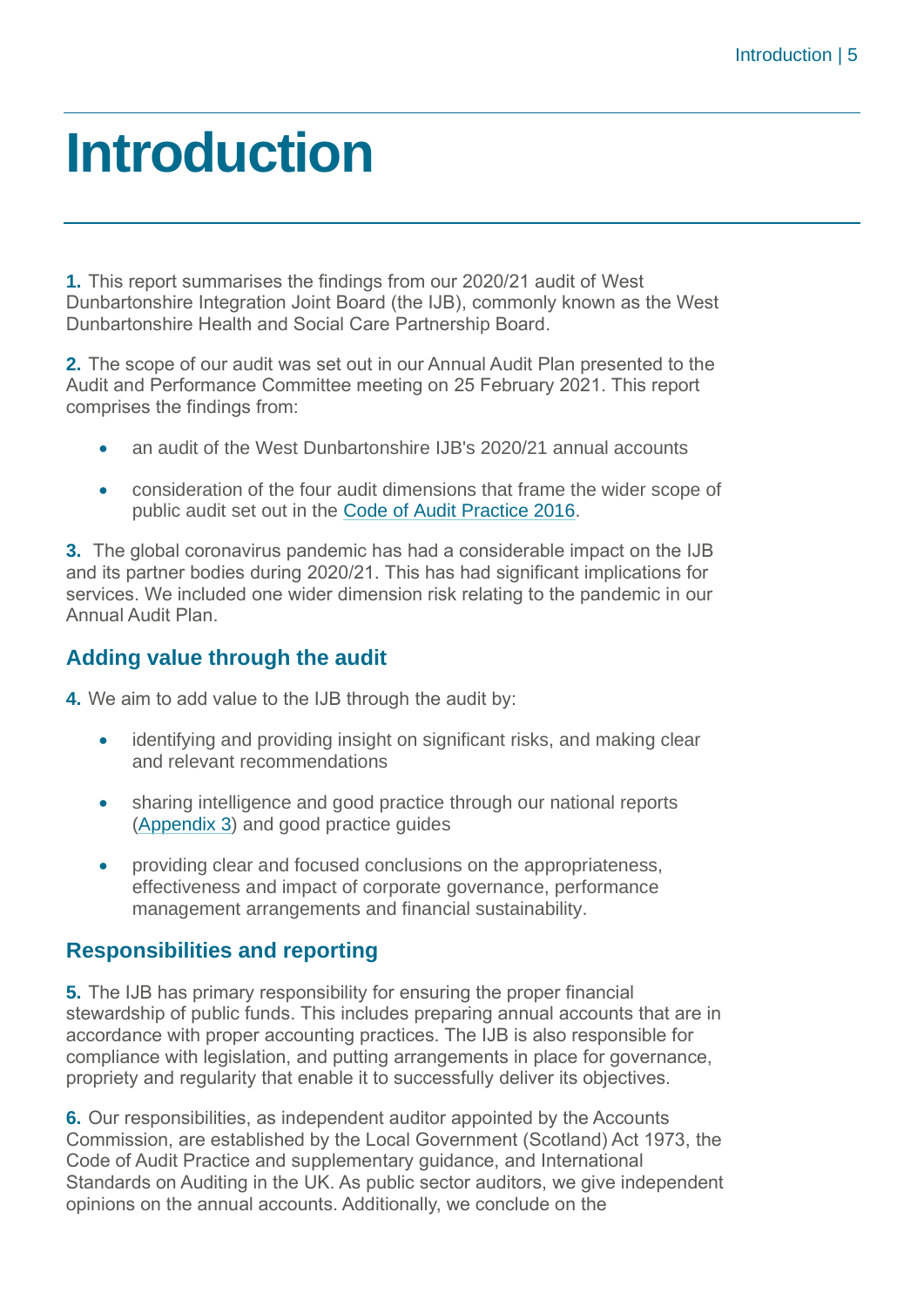appropriateness and effectiveness of the performance management arrangements, the suitability and effectiveness of corporate governance arrangements, and the financial position and arrangements for securing financial sustainability. Further details of the respective responsibilities of management and the auditor can be found in the Code of Audit Practice and supplementary guidance.

**7.** This report raises matters from our audit. Weaknesses or risks identified are only those which have come to our attention during our normal audit work and may not be all that exist. Communicating these does not absolve management from its responsibility to address the issues we raise and to maintain adequate systems of control.

**8.** Our Annual Audit Report contains an agreed action plan at [Appendix 1.](#page-23-0) It sets out specific recommendations, responsible officers, and dates for implementation. It also includes outstanding actions from last year and progress against these

## **Auditor Independence**

**9.** Auditors appointed by the Accounts Commission or Auditor General must comply with the Code of Audit Practice and relevant supporting guidance. When auditing the financial statements, auditors must comply with professional standards issued by the Financial Reporting Council and those of the professional accountancy bodies.

**10.** We can confirm that we comply with the Financial Reporting Council's Ethical Standard. We can also confirm that we have not undertaken any nonaudit related services and therefore the 2020/21 audit fee of £27,330, as set out in our Annual Audit Plan, remains unchanged. We are not aware of any relationships that could compromise our objectivity and independence.

**11.** This report is addressed to both the IJB and the Controller of Audit and will be published on Audit Scotland's website [www.audit-scotland.gov.uk](http://www.audit-scotland.gov.uk/) in due course. We would like to thank all management and staff who have been involved in our work for their co-operation and assistance during the audit.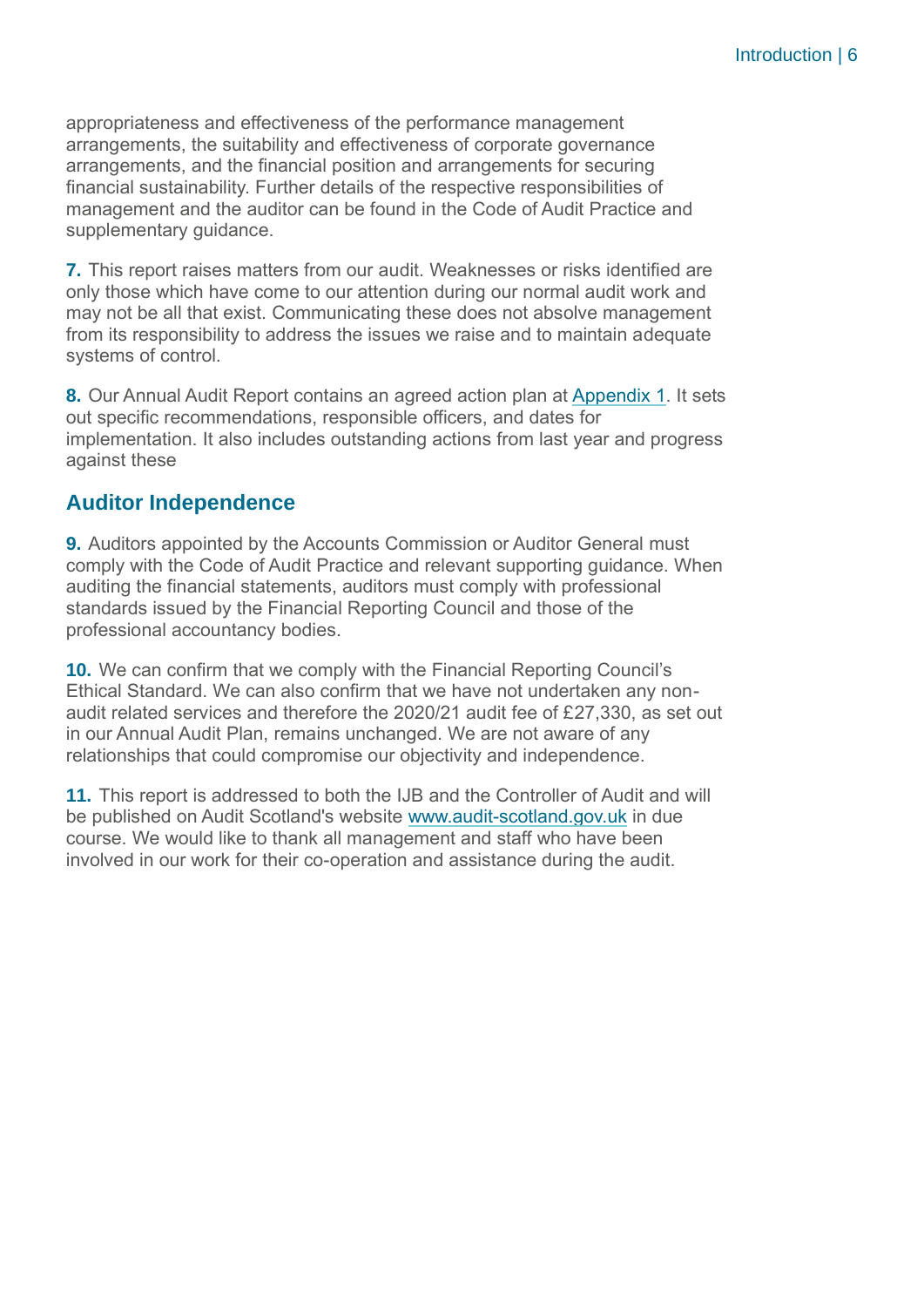# <span id="page-6-0"></span>**1. Audit of 2020/21 annual accounts**

The principal means of accounting for the stewardship of the resources and performance

## **Main judgements**

West Dunbartonshire IJB's financial statements give a true and fair view of the financial position for the year ended 31 March 2021. They were properly prepared in accordance with regulations and guidance.

The management commentary, audited part of the remuneration report and annual governance statement were consistent with the financial statements and prepared in accordance with proper accounting practices

## **Our audit opinions on the annual accounts are unmodified**

**12.** The annual accounts for the year ended 31 March 2021 were approved by the IJB on 20/09/2021. As reported in the independent auditor's report:

- the financial statements give a true and fair view and were properly prepared in accordance with the financial reporting framework
- the audited part of the Remuneration Report, Management Commentary, and Annual Governance Statement were all consistent with the financial statements and properly prepared in accordance with proper accounting practices.

## **Despite the impact of Covid-19, the annual accounts were produced and audited in line with the original timetable**

**13.** Despite the continued disruption caused by Covid-19, the Joint Board did not elect to postpone the preparation of its Annual Accounts. The unaudited Annual Accounts were submitted to us on 21 June 2021 in line with the original agreed timetable.

**14.** The working papers provided to support the accounts were of a good standard and the audit team received support from finance staff which helped ensure the final accounts audit process ran smoothly. The Independent Auditor's Report was issued and signed off, on 20 September, in line with the original timetable.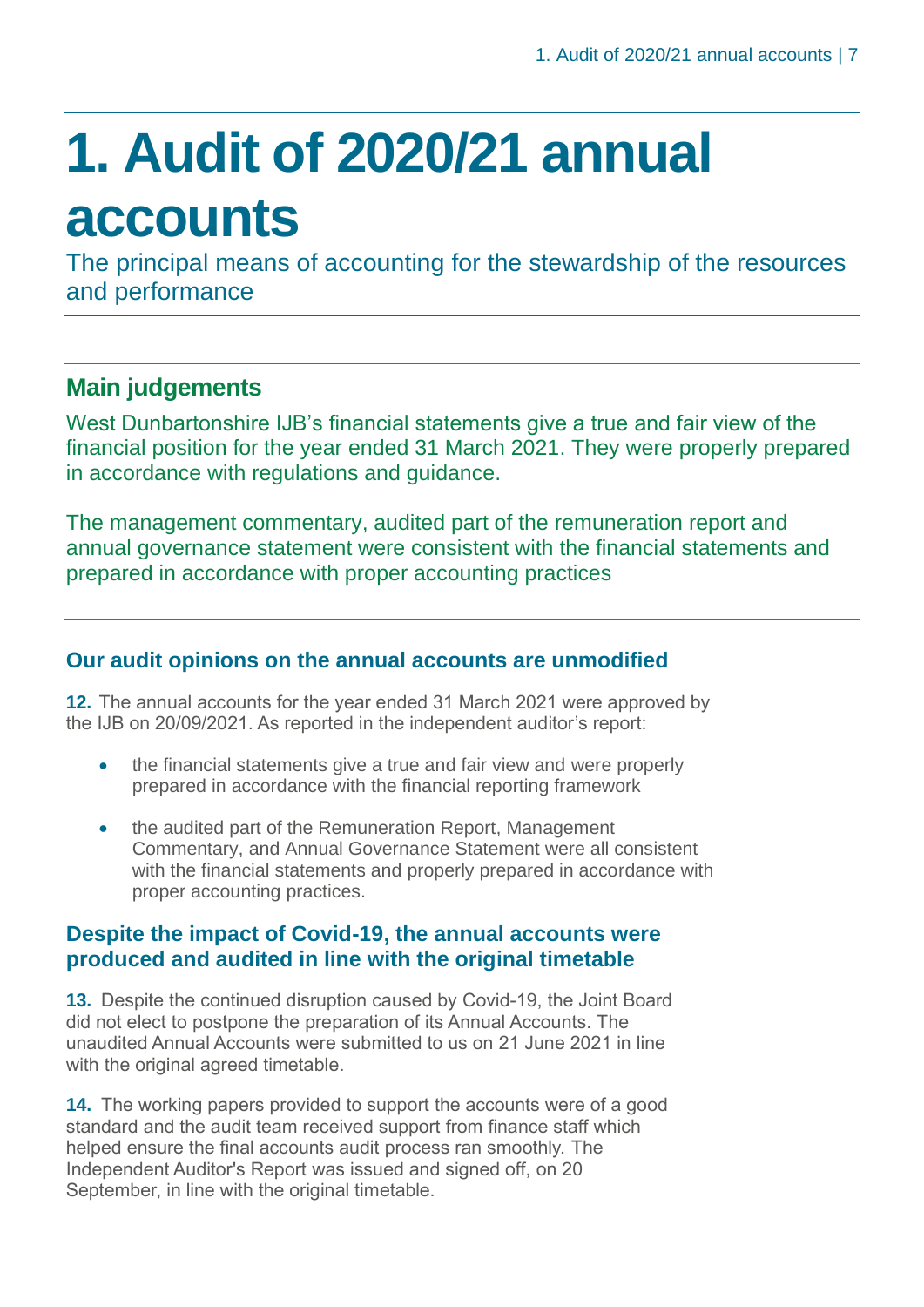## **Our audit testing reflected the calculated materiality levels**

**15.** We apply the concept of materiality in both planning and performing the audit and in evaluating the effect of any identified misstatements on the audit. We identify a benchmark on which to base overall materiality such as gross expenditure and apply what we judge to be the most appropriate percentage level for calculating materiality values.

**16.** The determination of materiality is based on professional judgement and is informed by our understanding of the entity and what users are likely to be most concerned about in the financial statements. In assessing performance materiality, we have considered factors such as our findings from previous audits, any changes in business processes and the entity's control environment including fraud risks.

**17.** Our initial assessment of materiality was carried out during the planning phase of the audit. This was reviewed and revised on receipt of the unaudited annual accounts and is summarised in [Exhibit 1.](#page-7-0)

### <span id="page-7-0"></span>**Exhibit 1 Materiality values**

| <b>Materiality level</b> | <b>Amount</b>  |
|--------------------------|----------------|
| Overall materiality      | £3.319 million |
| Performance materiality  | £2.323 million |
| Reporting threshold      | £50 thousand   |

Source: Audit Scotland

## **Appendix 2 identifies the main risks of material misstatement and our audit work to address these**

**18.** [Appendix 2](#page-27-0) provides our assessment of risks of material misstatement in the annual accounts and any wider audit dimension risks. These risks influence our overall audit strategy, the allocation of staff resources to the audit, and indicate how the efforts of the audit team are directed. [Appendix 2](#page-27-0) also identifies the work we undertook to address these risks and our conclusions from this work.

## **Significant findings from the audit**

**19.** International Standard on Auditing (UK) 260 requires us to communicate significant findings from the audit to those charged with governance, including our view about the qualitative aspects of the IJB's accounting practices covering accounting policies, accounting estimates and financial statements disclosures. One significant finding is summarised at [Exhibit 2.](#page-8-0)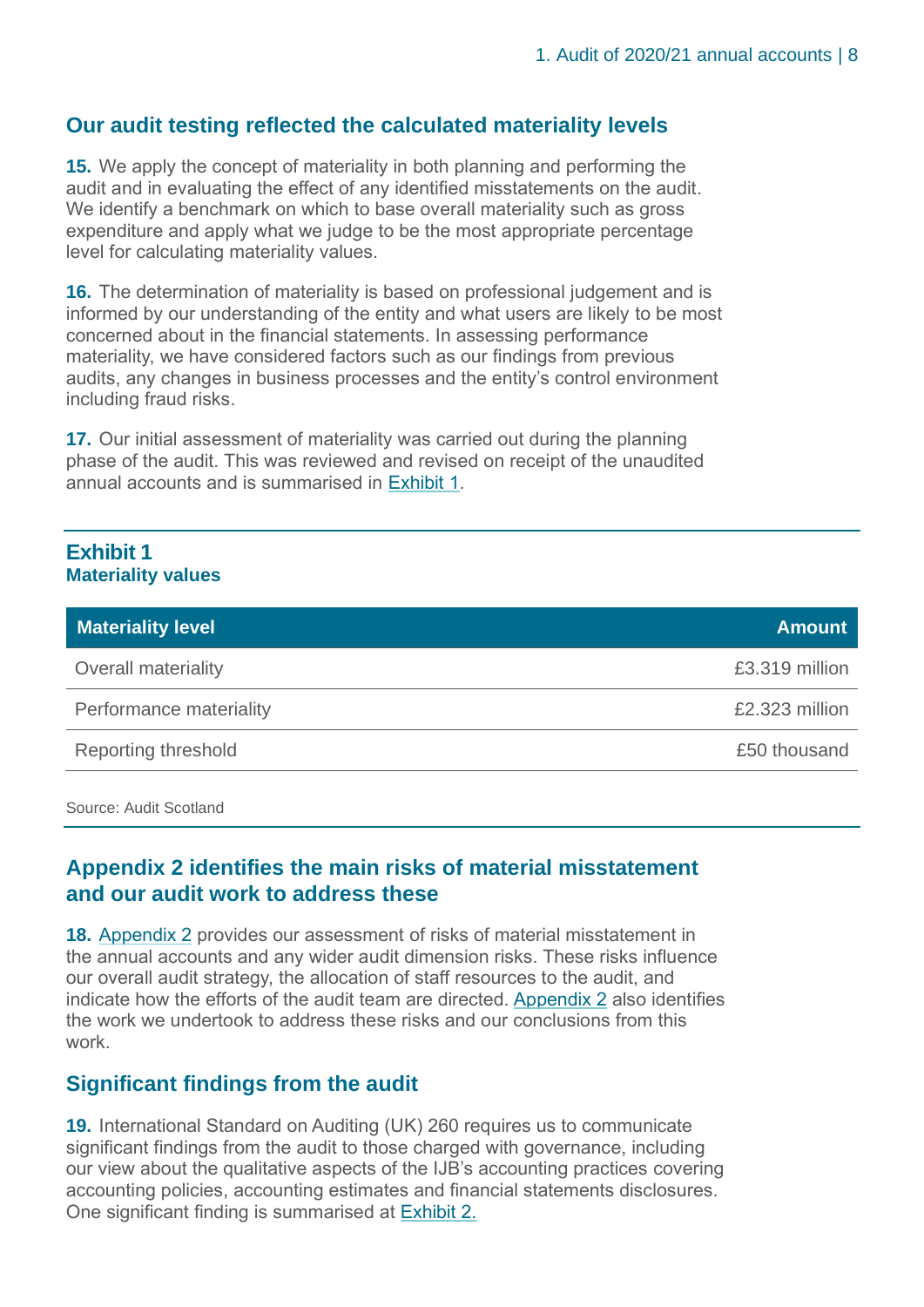## <span id="page-8-0"></span>**Exhibit 2**

#### Significant findings from the audit of the annual accounts

| <b>Issue</b>                                                                                                                                                                                                                                                                                                                                                                                                                                                        | <b>Resolution</b>                                                                                                                                                                                                 |
|---------------------------------------------------------------------------------------------------------------------------------------------------------------------------------------------------------------------------------------------------------------------------------------------------------------------------------------------------------------------------------------------------------------------------------------------------------------------|-------------------------------------------------------------------------------------------------------------------------------------------------------------------------------------------------------------------|
| 1. Hospital acute services (set-aside)                                                                                                                                                                                                                                                                                                                                                                                                                              | For information only                                                                                                                                                                                              |
| The "set aside" budget is the Joint Board's share of<br>the budget for delegated acute services provided<br>by hospitals on behalf of the Joint Board. A figure<br>for the sum set aside is agreed each year with<br>NHS Greater Glasgow and Clyde and included in<br>the annual accounts. In 2019/20, calculation of this                                                                                                                                          | The 2020/21 accounts have been<br>corrected for the set aside values for<br>2019/20 and 2020/21.<br>It is noted that Covid-19 had a<br>significant impact on the acute services<br>delivered in 2020/21 which has |
| figure was revised to reflect actual cost and activity<br>data rather than historical data uplifted for inflation.                                                                                                                                                                                                                                                                                                                                                  | impacted on the set aside figures. This<br>is also impacting on services in 2021/22.                                                                                                                              |
| We reviewed and audited the 2020/21 WDIJB set<br>aside figure. While we concluded that it is based<br>on actual costs and doesn't have the same<br>reliance on historical data as in previous years, we<br>identified an error. This error was due to a change<br>in the formatting of the central Health Board<br>spreadsheet, resulting in a 2019/20 restatement<br>from £28,389m to £31,223m and a correction to<br>the 2020/21 value, from £32.276m to £36.149m |                                                                                                                                                                                                                   |
| The corrected set aside value has increased by<br>£4.926 million since 2019/20 representing a<br>15.78% increase. This is considered to be a<br>consequence of the Covid-19 pandemic which has<br>required additional costly protective measures to<br>be introduced in hospital acute care (e.g.,                                                                                                                                                                  |                                                                                                                                                                                                                   |

Source: Audit Scotland

additional cleaning, testing and equipment).

## **There are no unadjusted misstatements in the audited annual accounts**

**20.** It is our responsibility to request that all misstatements above the reporting threshold are corrected. We have no unadjusted misstatements above our reporting threshold to report from the 2020/21 audit.

### **Some improvements have been made to the management commentary, however it could be enhanced further into a more user-friendly format**

**21.** The management commentary that accompanies the financial statements should clearly explain how the IJB has performed against budget and how this is reconciled to the financial statements. For 2020/21, we found that the management commentary provided good coverage of the impact of the Covid-19 pandemic, specifically on service delivery.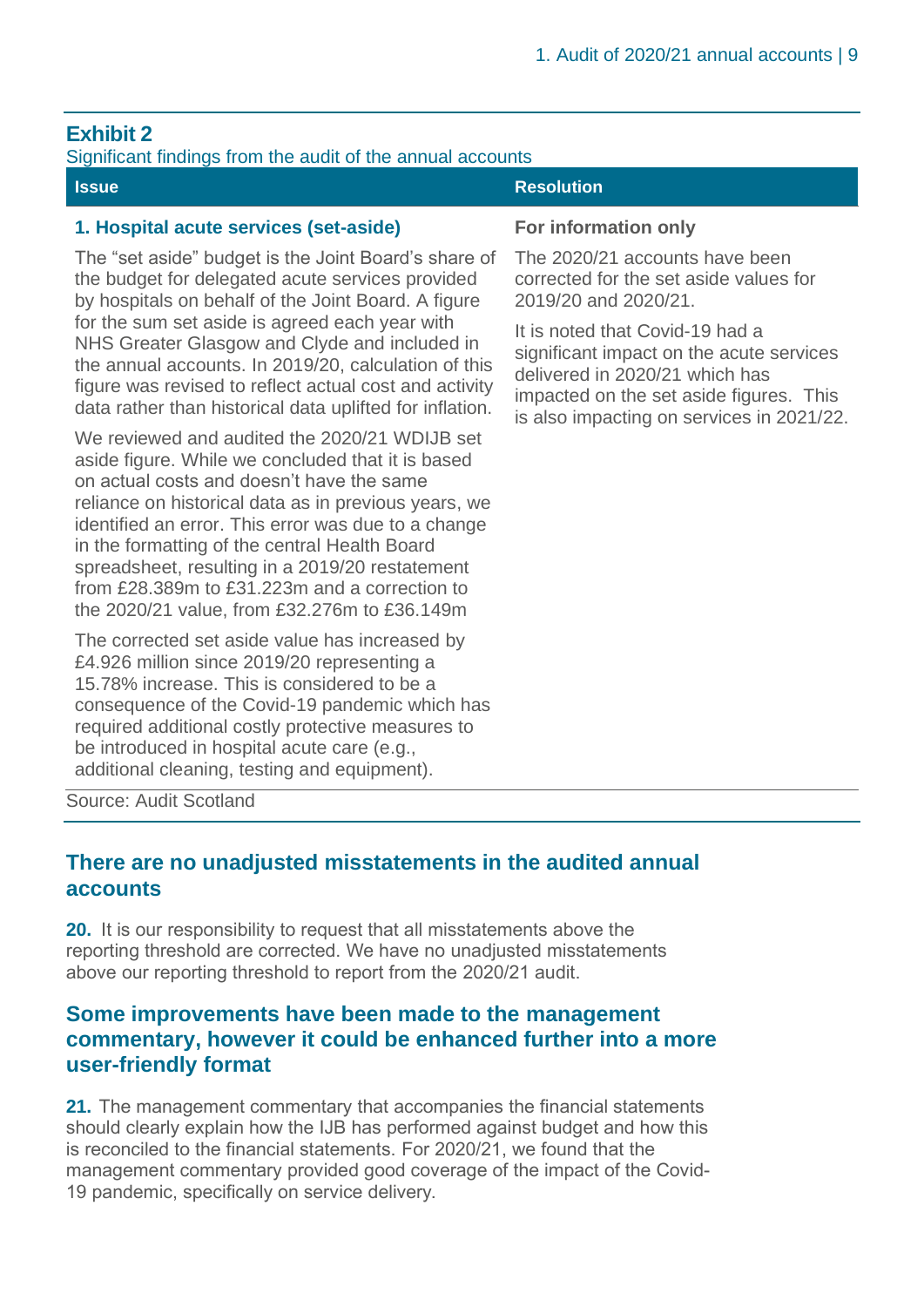**22.** In 2019/20, we identified improvements that should be made to the management commentary. This was in relation to the content and layout. We reported that the overall presentation and accessibility of information for readers of the accounts could be enhanced through greater use of infographics and trend analysis over time.

<span id="page-9-0"></span>**23.** Some improvements were made but the 2020/21 management commentary also included a significant amount of detailed narrative, which can obscure the key messages for the reader. During the audit, we identified specific amendments to the narrative to place greater focus on key issues, these were accepted and amended by officers. We acknowledge that the impact of Covid-19 on service delivery and associated finances was a contributing factor for the detailed narrative for 2020/21 and further improvements have been delayed due to Covid-19 pressures. We now recommend that consideration be given to presenting the management commentary in a more user-friendly format for 2021/22.

Recommendation 1 (Appendix 1 - Action Plan)

## **Four audit recommendations remain outstanding or partially complete, two of these are from 2018/19**

**24.** Four recommendations from previous annual audit reports remain outstanding or partially complete.

**25.** Two of the outstanding actions relate to 2018/19; the use of outcome data to shape future plans and improving the year-end reporting of performance against saving plans/targets. For actions not yet fully implemented, revised responses and timescales have been agreed with management, and are set out in [Appendix 1.](#page-23-0) The IJB should ensure that audit recommendations are implemented in line with agreed timescales.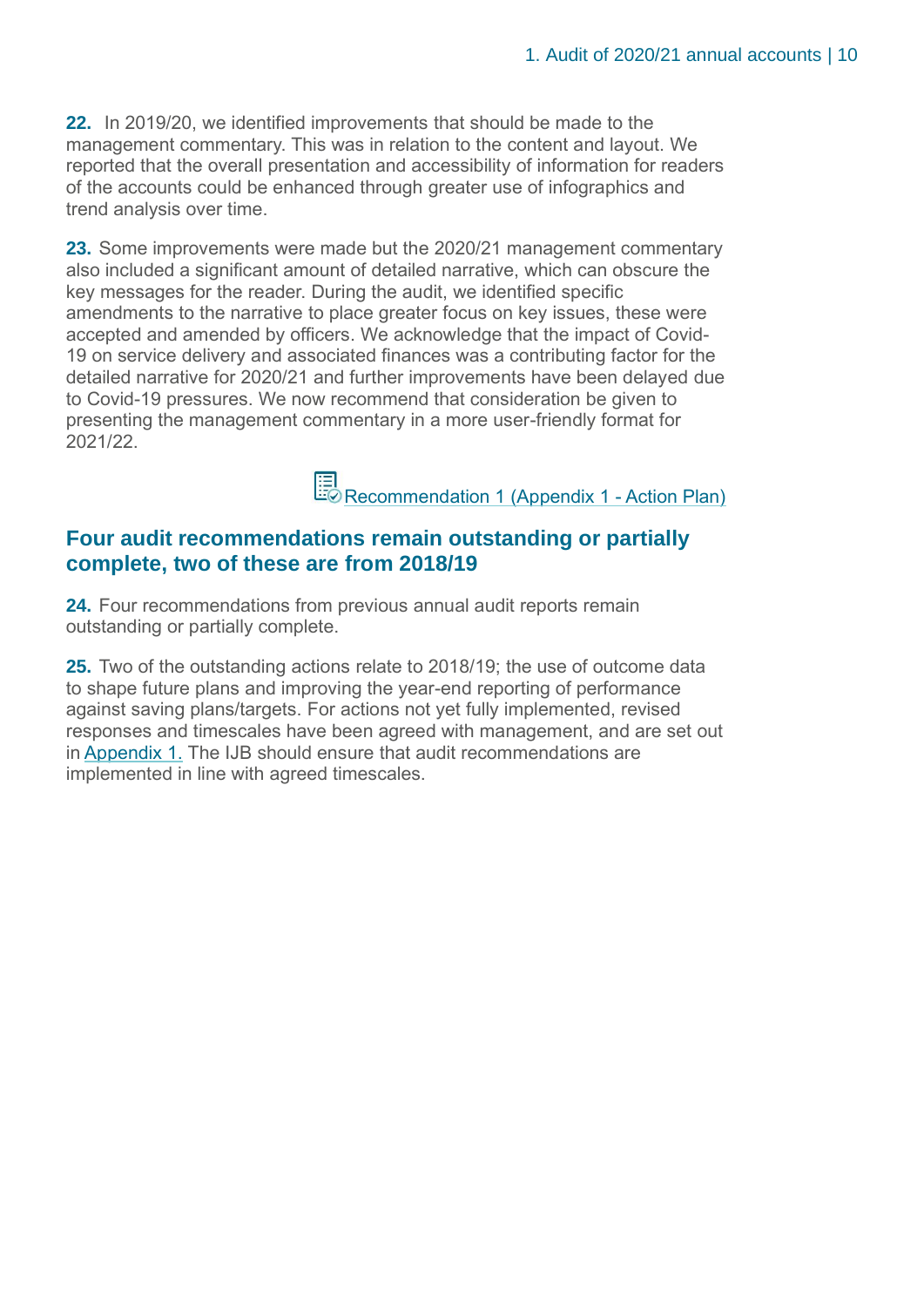## <span id="page-10-0"></span>**Financial management and sustainability**

Financial management is about financial capacity, sound budgetary processes and whether the control environment and internal controls are operating effectively

## **Main judgements**

The Joint Board has appropriate and effective financial management arrangements in place.

Health and social care bodies are facing unprecedented challenges as they seek to balance the impact of Covid-19, the remobilisation of services and rising demand. This is against a backdrop of financial and workforce pressures; uncertainty over future financial settlements and social care reform.

The IJB reported an underspend of £13.744 million against the revised budget of £186.167 million for 2020/21. This was mainly due to unspent late funding received from the Scottish Government.

Covid-19 funding of £10.810 million was received in 2020/21. £4.970 million was unspent at 31 March and has been earmarked for 2021/22.

The IJB approved an indicative 2021/22 revenue budget of £170.097 million in March 2021. This included the application of £0.323m from earmarked reserves to balance the budget. This budget excluded any exceptional Covid-19 costs based on the assumption that additional funding would be provided.

A medium-term financial plan is place with long term analysis to 2029/30. The annual review of the financial plan has been delayed to November 2021 due to the uncertainty caused by Covid-19.

**26.** The IJB does not have any assets, nor does it directly incur expenditure or employ staff. All funding and expenditure for the IJB is incurred by partner bodies and processed in their accounting records. The host bodies have sound systems of internal control in place over the key financial systems which the IJB rely upon to produce their accounts.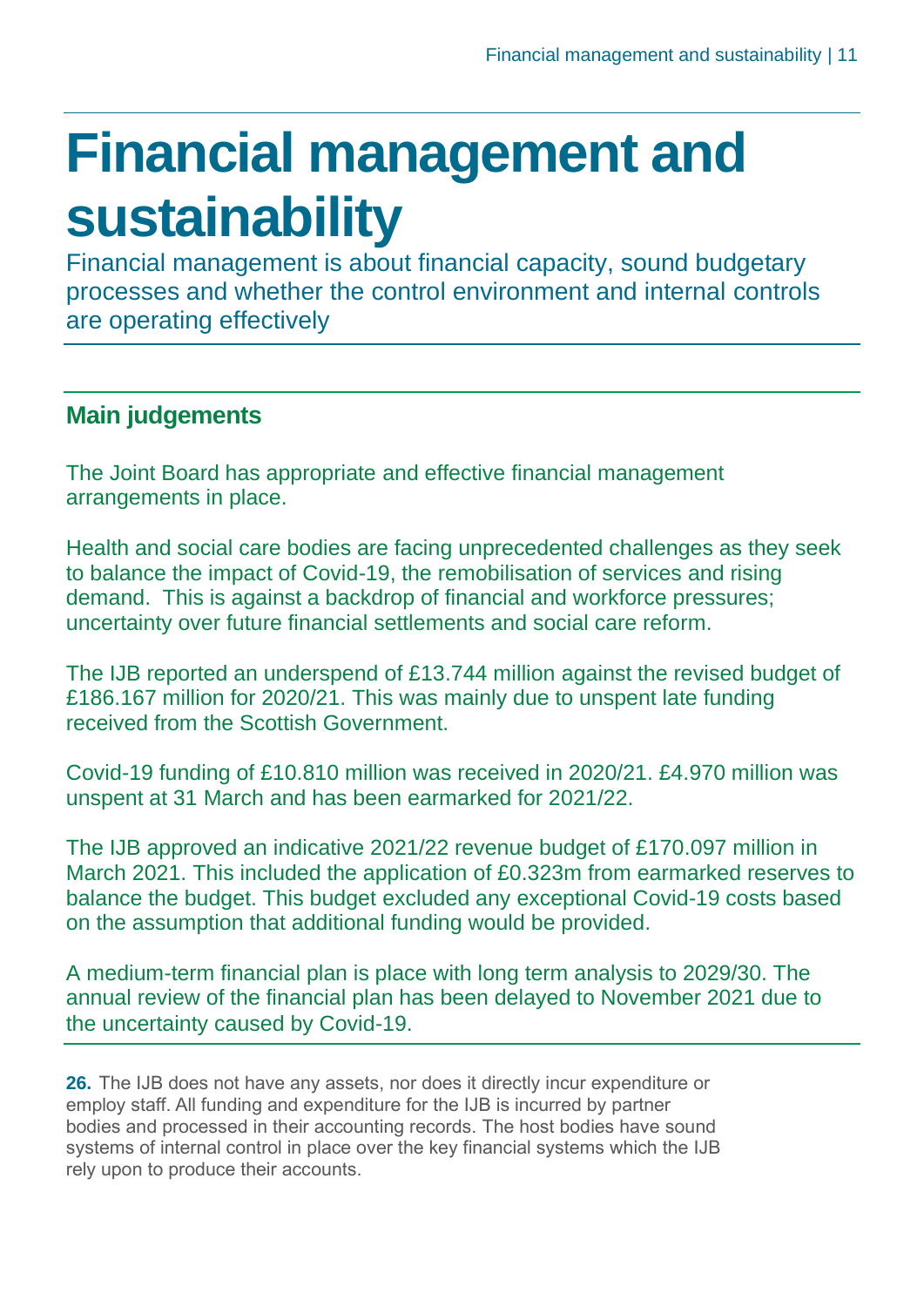## **The IJB approved a 2020/21 revenue budget of £166.689 million in March 2020**

**27.** The IJB approved its 2020/21 budget in March 2020. The 2020/21 IJB revenue budget was set at £166.689 million based on funding contributions of £70.650 million from West Dunbartonshire Council with an indicative funding contribution of £96.039 million from NHS Greater Glasgow and Clyde. This included anticipated savings of £1.705 million. The Board approved the application of a proportion of the new Scottish Government funding for investment in integration to address a £0.745 million funding gap.

**28.** During the year, the budget was revised, as additional funding was released by the Scottish Government to respond to the costs relating to the Covid-19 pandemic. The final budget for the year reported to the Board in June 2021 amounted to £186.167 million.

<span id="page-11-0"></span>**29.** This represented an increase of £19.478 million (11.7%). Of this increase, £10.810 million related to additional Covid-19 funding to meet the costs of responding to the pandemic. The majority of the remaining increase related to £2.963 million of funding for primary care, £2.143 million for adult and older people services and £2.054 million for family health services.

## **The IJB reported an underspend in 2020/21 of £13.744 million**

**30.** The IJB reported an underspend of £13.744 million against a budgeted breakeven position. The areas with significant underspends are shown in Exhibit 3. As is detailed further in [paragraphs 41-45](#page-13-0) a significant portion of this underspend, £12.290 million, has been transferred to earmarked reserves to be used for known commitments or specific purposes.

| <u>Significant service underspends and Overspends</u>                    |               |               |                          |               |                                                                                                                                                                                |
|--------------------------------------------------------------------------|---------------|---------------|--------------------------|---------------|--------------------------------------------------------------------------------------------------------------------------------------------------------------------------------|
|                                                                          | <b>Budget</b> | <b>Actual</b> | (Overspend) / Underspend |               |                                                                                                                                                                                |
| <b>Service area</b>                                                      | £m            | £m            | £m                       | $\frac{9}{6}$ | <b>Main factors</b>                                                                                                                                                            |
| Covid-19                                                                 | 10.810        | 5.840         | 4.970                    | 46.0          | Underspend mainly attributable to<br>$\bullet$<br>£2.754m Covid-19 funding<br>received in advance.                                                                             |
| <b>HSCP</b><br>Corporate<br>& Other<br><b>Services</b>                   | 7.145         | 4.468         | 2.677                    | 37.5          | • Underspend relates to additional<br>Scottish Government funding not<br>budgeted for, relating to primary<br>care and funding initiatives from<br><b>Scottish Government.</b> |
| <b>Older</b><br>People,<br><b>Health and</b><br><b>Community</b><br>Care | 47.983        | 45.717        | 2.266                    | 4.7           | Delay in the opening of the<br>$\bullet$<br>Queens Quay Care Home and<br>reducing demand for care<br>home/nursing home beds from<br>shorter stays.                             |

## **Exhibit 3**

## **Significant service underspends and overspends**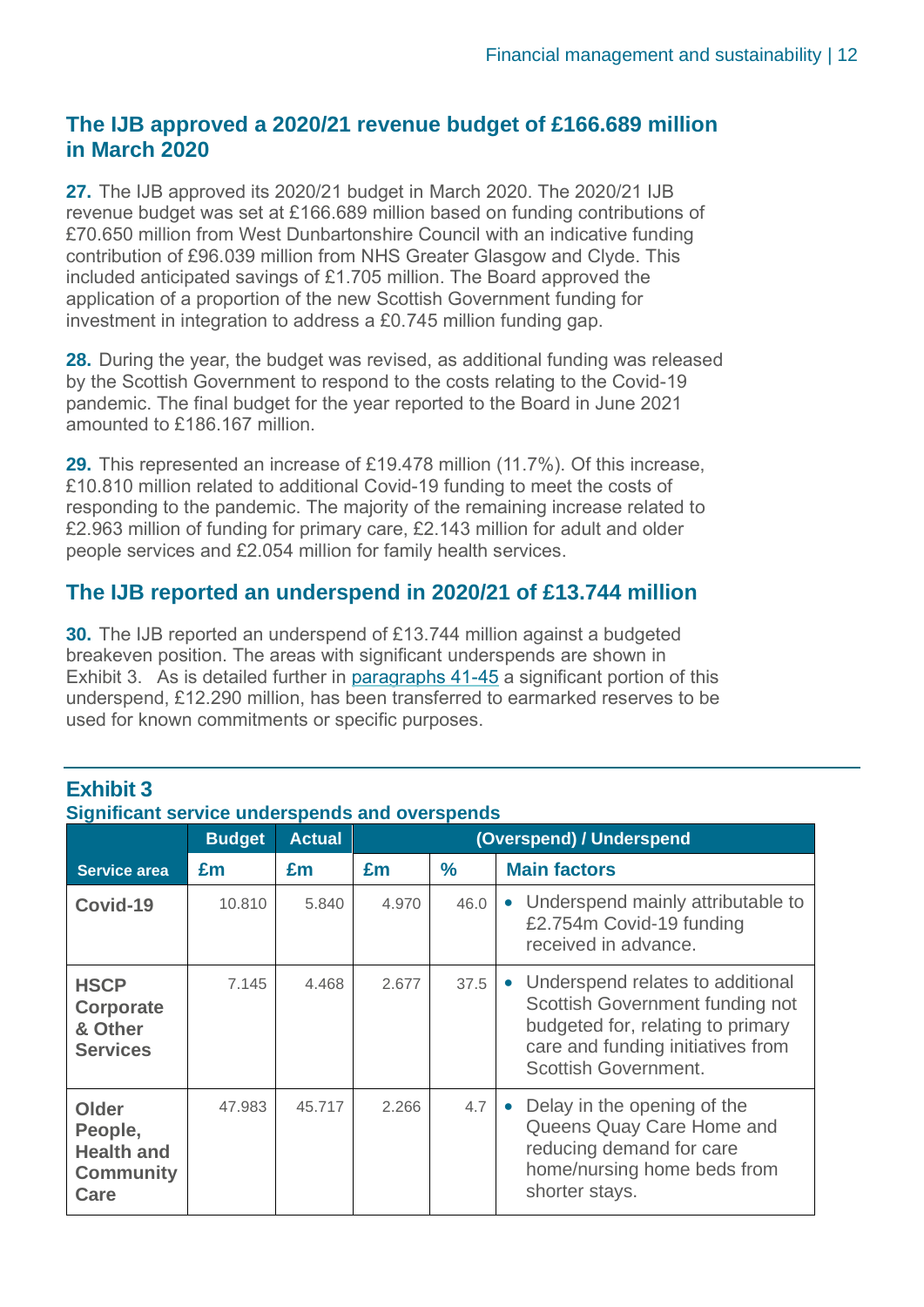|                                                   |        |        |       |     | • The pandemic led to a reduction<br>in demand for care home/nursing<br>home beds for shorter stays. |
|---------------------------------------------------|--------|--------|-------|-----|------------------------------------------------------------------------------------------------------|
| <b>Mental</b><br><b>Health</b><br><b>Services</b> | 11.342 | 10.244 | 1.098 | 9.7 | • Additional funding from Scottish<br>Government and additional<br>income.                           |
|                                                   |        |        |       |     | • Staffing vacancies and<br>recruitment delays contributed to<br>an overall underspend.              |

Source: West Dunbartonshire Integration Joint Board 2020/21 Annual Accounts

## **Covid-19 funding of £10.810 million was received in 2020/21. £4.970 million was unspent and has been earmarked for use in 2021/22**

**31.** The impact on public finances of the Covid 19 pandemic has been unprecedented, which has necessitated both the Scottish and UK governments providing substantial additional funding for public services as well as support for individuals, businesses and the economy. It is likely that further financial measures will be needed and that the effects will be felt well into the future.

**32.** The Covid 19 pandemic has had a significant impact on the IJB's 2020/21 budget. As detailed in [paragraph 29,](#page-11-0) the IJB received £10.810 million of Covid related funding of which £5.840 million was spent in 2020/21.

**33.** During the year, the IJB submitted financial tracker returns to the Scottish Government to detail the additional costs incurred in responding to the pandemic. Of the funding incurred in 2020/21, £2.164 million was spent on social care provider sustainability costs and £1.486 million on additional staff costs. £4.970 million of Covid 19 excess funding has been transferred to an earmarked reserve. This was permitted within the 14 April 2021 Scottish Government letter to the Chief Finance Officer.

## **We found that the budget process and monitoring was appropriate and clear information was provided to board members throughout the year**

**34.** Detailed budget monitoring reports were submitted to meetings of the IJB throughout the year. The outturn to date and forecast year-end outturn position were made clear within each report and the actual year-end outturn position was in line with expectations.

**35.** The content of the budget monitoring reports was updated to reflect the financial impact of Covid-19. An additional section was included that highlighted additional income received and expenditure incurred as a result of Covid-19. This ensured the IJB were aware of how Covid-19 impacted on the overall financial position and outturn.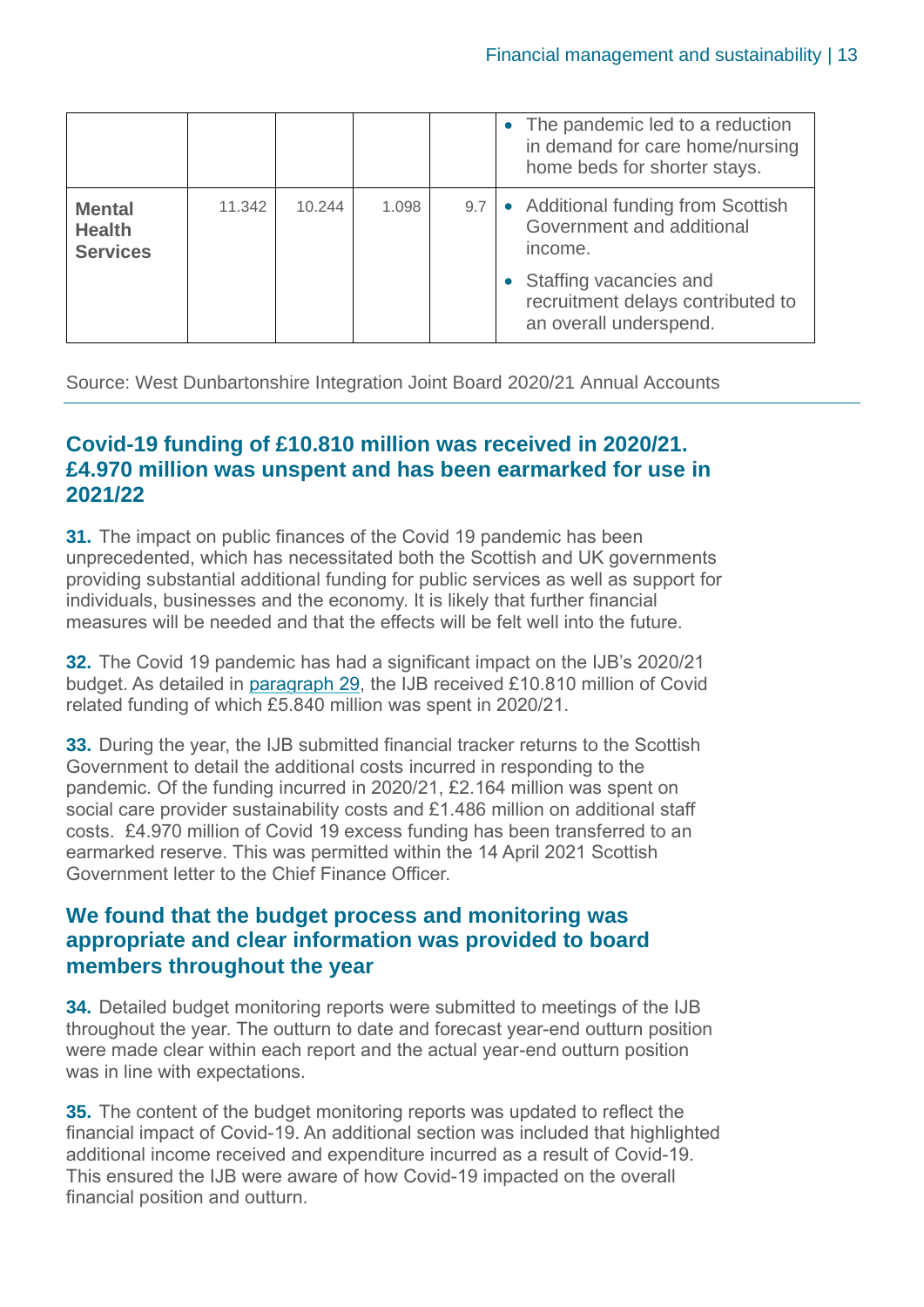**36.** We observed that senior management and members receive regular and accurate financial information on the IJB's financial position and have concluded the IJB has appropriate budget monitoring arrangements.

## **The IJB has a medium-term financial plan which includes long term analysis to 2029/30. An update is planned for November 2021.**

**37.** Health and social care services across Scotland are facing a period of unprecedented challenge as they continue to address the impact of Covid-19 while remobilising services. Demand for services is increasing against a backdrop of financial and workforce pressures; uncertainty over future funding settlements and planned reforms in social care. Individually, these factors present complexities for IJBs, but collectively, they mean that services need to change if they are to remain financially sustainable.

**38.** Medium and long-term financial planning is an important part of strong financial management. It is important that the IJB considers possible future funding scenarios and options for services in the medium to long term, taking into account the impact of changes in demand for services.

**39.** The medium-term financial plan sets out anticipated income and expenditure based on assumptions around pay inflation, service demand, demographic changes and prescribing pressures, and used scenario planning to project potential future budget gaps based on the likely, worst case and best-case scenarios. The plan also included indicative financial data for the period to 2029/30.

**40.** In 2019/20 we recommended that the medium-term financial plan be revisited to take into account the longer-term financial impact of Covid-19 on health and social care services. An annual review was planned for March 2021; however, this has been delayed to November 2021, due to the continued uncertainty caused by Covid-19. We have agreed revised timescales as set out in [Appendix 1.](#page-23-0)

## **The IJB's unearmarked reserve balance as at 31 March 2021 was above the two per cent target set out in the reserves policy**

<span id="page-13-0"></span>**41.** The IJB's reserves policy recommends the level of unearmarked reserves be maintained at two per cent of net expenditure (excluding Family Health Services). This equated to £2.859 million for 2020/21 and the balance as at 31 March 2021 was £4.367 million, £1.508 million above the target set by the Board. The movement in the IJB's year-end reserve balances since 2016/17 is shown in [Exhibit 4.](#page-14-0)

**42.** It is important that amounts are only earmarked where there is a known commitment, or approval to use those amounts for a specific purpose, and this is clearly communicated to members and other stakeholders. As at 31 March 2021, £17.440 million of the IJB's reserve balance at has been earmarked.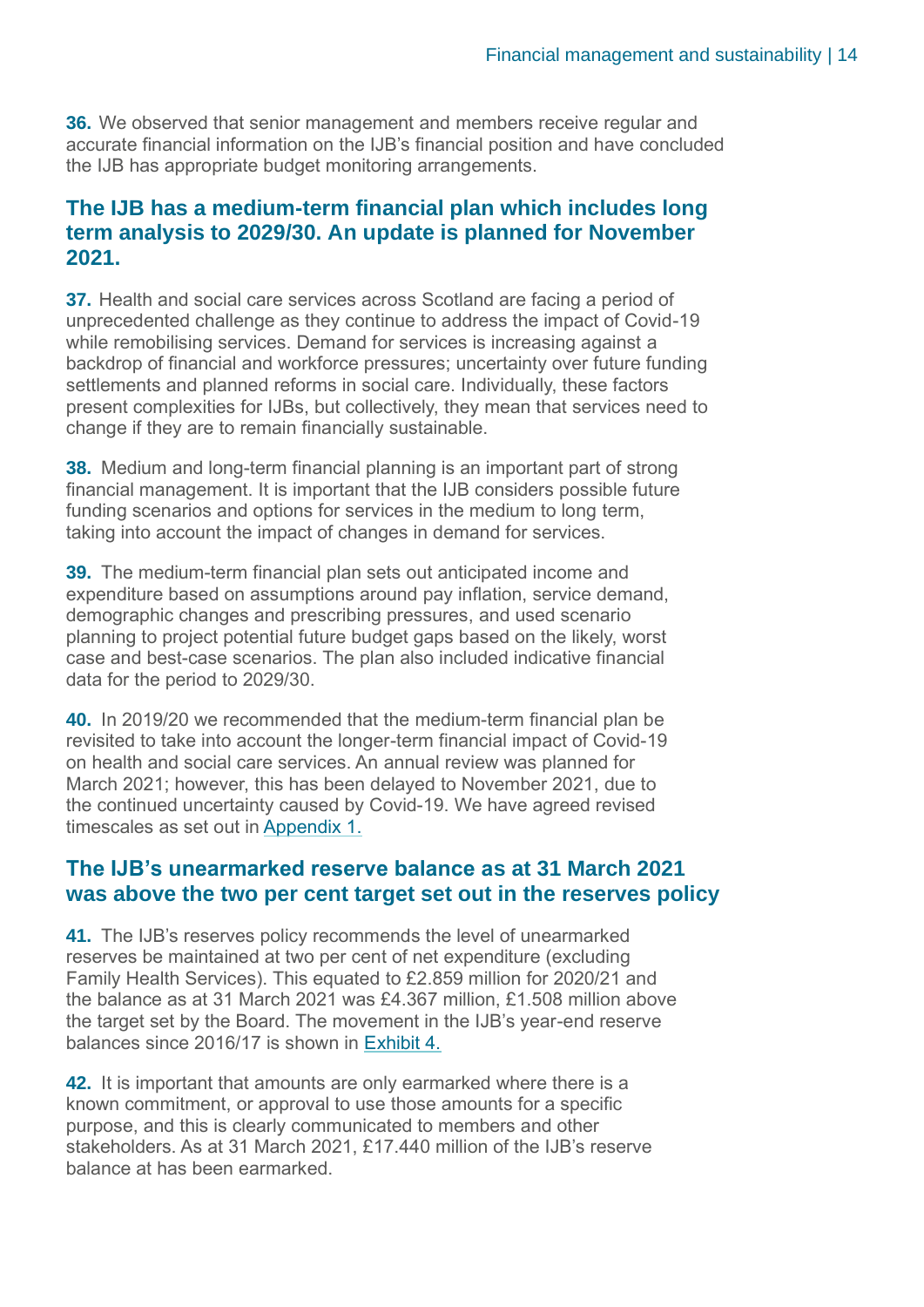**43.** A paper outlining earmarked reserves was presented to the Board meeting in June 2021. Members reviewed and scrutinised the analysis and approved the plans to earmark reserves. Earmarked reserves are mainly from the Scottish Government to support health and social care policy commitments, Covid-19 recovery and renewal and statutory duties including Primary Care Improvement, Mental Health Action 15, Alcohol and Drugs Partnership, Scottish Living Wage, Carers and Free Personal Care (under 65).

#### **Good Practice – Earmarking of Reserves**

At the meeting of the HSCP Board on 25 March 2021 it was agreed that, given the anticipated level of both un-earmarked and earmarked reserves, a report would be presented to Members detailing both the reason for the increase in overall reserves and plans around the use of earmarked reserves.

A paper outlining earmarked reserves was presented to the Board meeting in June 2021. Members reviewed and scrutinised the analysis and approved the plans to earmark reserves. 68 reserves proposals were considered, including:

• use of those earmarked reserves related to Scottish Government funding with detail of how the utilisation of these reserves will meet expected outcomes;

• use of those earmarked reserves related to various HSCP initiatives such as unscheduled care, service redesign and transformation and Covid recovery; and

• proposals for the creation of new earmarked reserves with submissions received ranging from small amount of funding requested to assist services to meet longer term objectives to larger amounts for cross cutting HSCP initiatives such as digital transformation and training.

**44.** We are pleased to note that all earmarked elements represent genuine commitments and have been clearly explained within the management commentary in the 2020/21 annual accounts.

## <span id="page-14-0"></span>**Exhibit 4 Reserves 2016/17 to 2020/21**

|                             | 2016/17<br>£m | 2017/18<br>Em | 2018/19<br>Em | 2019/20<br>£m | 2020/21<br>Em |
|-----------------------------|---------------|---------------|---------------|---------------|---------------|
| <b>Unearmarked Reserves</b> | 2.080         | 1.706         | 2.457         | 2.809         | 4.367         |
| <b>Earmarked Reserves</b>   | 3.488         | 4.436         | 4.723         | 5.254         | 17.440        |
| <b>Total Reserves</b>       | 5.568         | 6.142         | 7.180         | 8.063         | 21.807        |

Source: West Dunbartonshire Integration Joint Board 2018/19 to 2020/21 Annual Accounts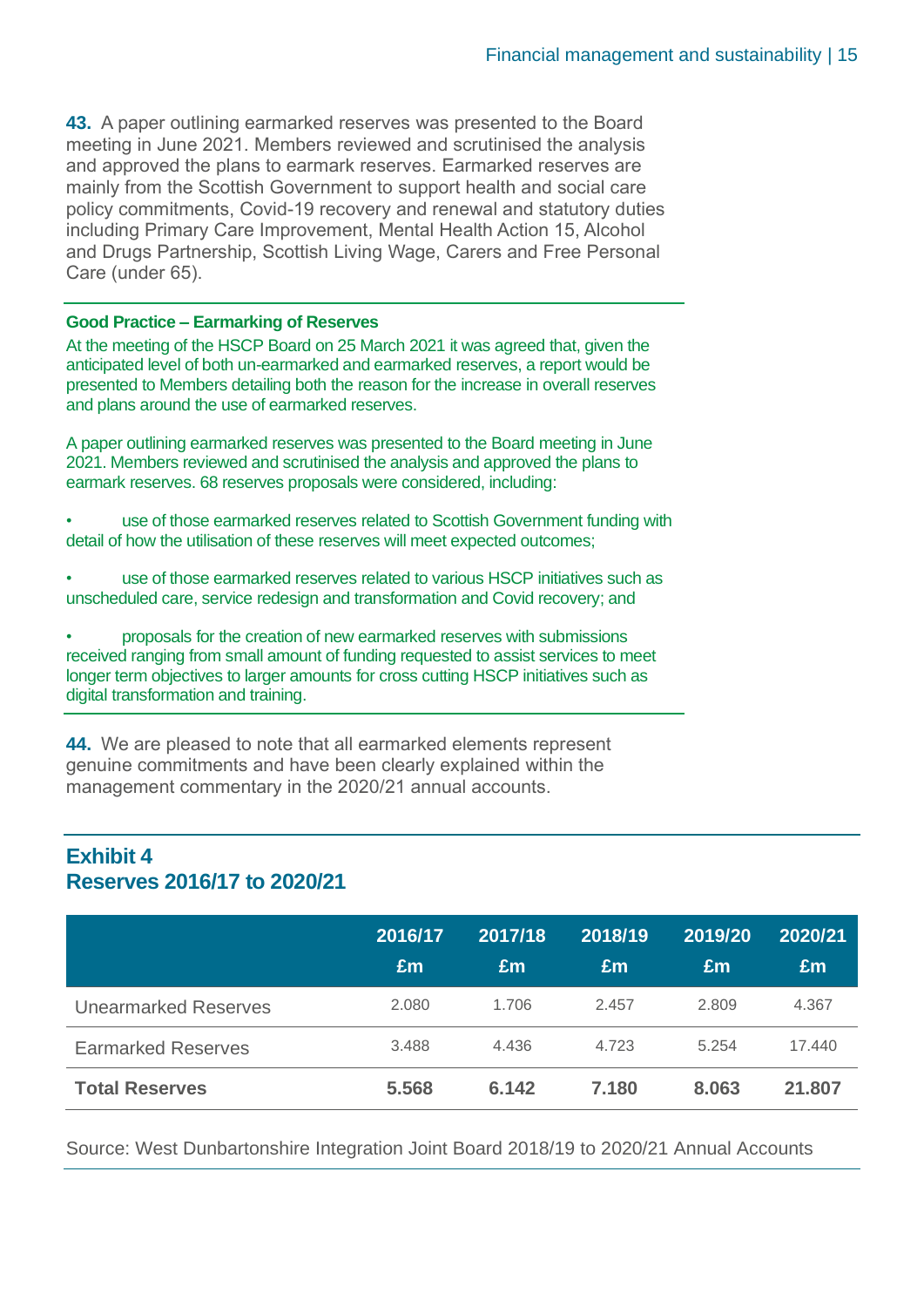**45.** The IJB is required to achieve efficiency savings of £2.372 million in 2021/22 to achieve financial balance. It was reported to the Board in August 2021 that only £0.633 million of these savings are likely to be achieved. The balance is now to be funded, with £1.008 million from the Covid-19 earmarked reserve, £0.364 million from other earmarked reserves and the remaining £0.367 million from anticipated underspends.

**46.** In 2019/20 we highlighted that the year-end outturn should include details of the final savings position for the year. The Board received updates on progress against planned savings in each of the financial performance reports, however no further update to the Board was provided on the final savings position. Revised timescales have been agreed with officers and reported in [Appendix 1.](#page-23-0)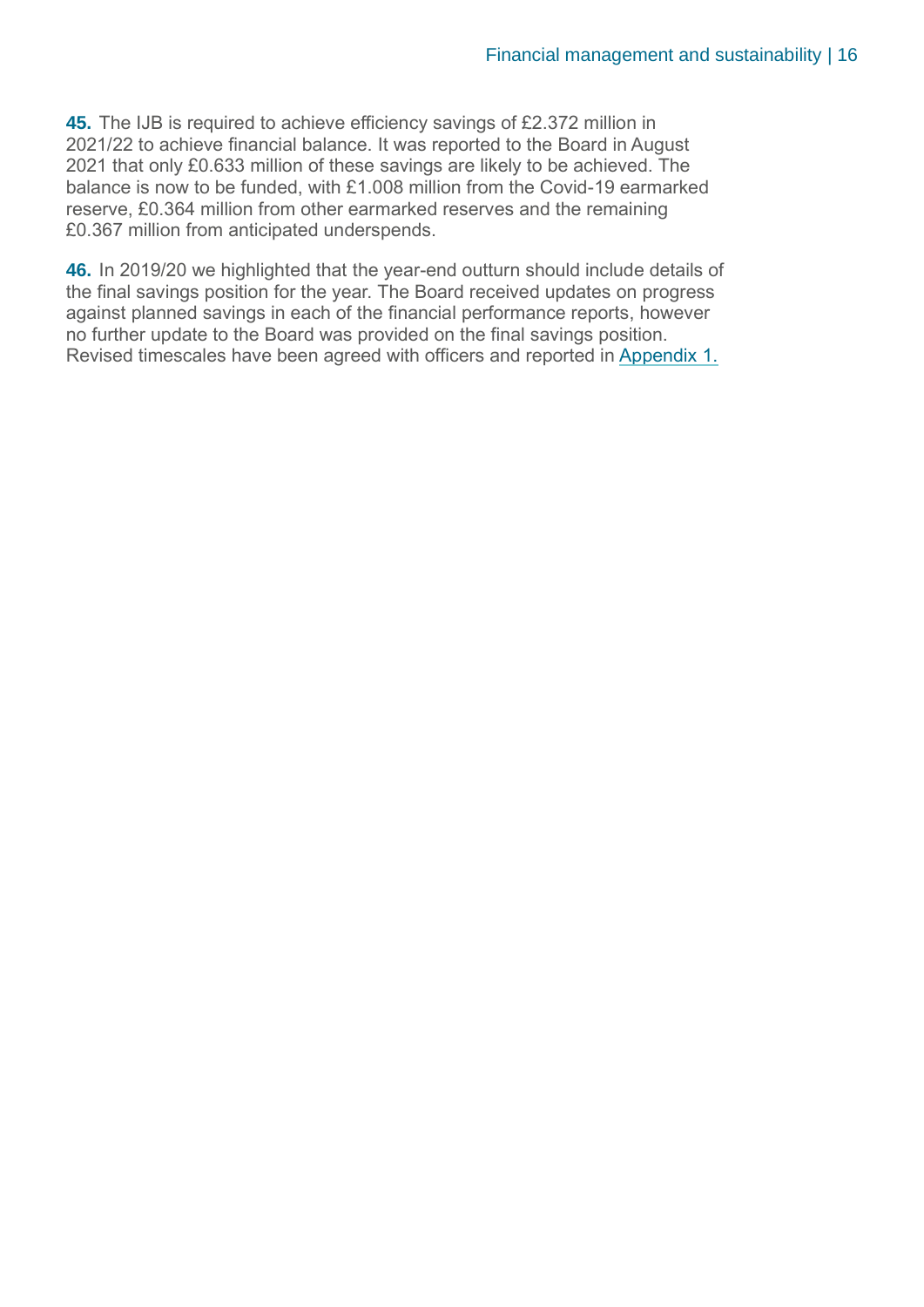## <span id="page-16-0"></span>**3. Governance, transparency, and Best Value**

The effectiveness of scrutiny and oversight and transparent reporting of information. Using resources effectively and continually improving services.

## **Main judgements**

The IJB has appropriate governance arrangements in place to support effective decision making and accountability and conducts its business in an open and transparent manner. The IJB is currently discussing the incorporation video/online conferencing to ensure greater access to meetings, per the Covid-19 Recovery and Renewal Plan. This digital transformation is likely to further improve the transparency of meetings.

The 2019/20 Annual Performance Report was reviewed, we found that improvements have been made in the content, structure and format.

The Annual Performance Report for 2020/21 has been delayed, in line with the Coronavirus Act 2020, and will be published by the 30 September 2021 extended deadline. We will review this as part of the 2021/22 audit.

The extent of the challenges facing IJBs means that services will need to change if they are to be sustainable in the future.

Service pressures have been created by the impact of Covid-19, these have been recognised by the IJB and steps have been taken to address them though the performance reports and the Recovery and Renewal Plan. Regular updates are provided to the Board.

## **Governance arrangements operating throughout the Covid 19 pandemic have been appropriate and operated effectively**

**47.** West Dunbartonshire IJB made significant changes to its governance arrangements in response to the pandemic. These have been set out in the Annual Governance Statement in the annual accounts and included an urgent matter discussed at the first virtual meeting on 25 March 2020: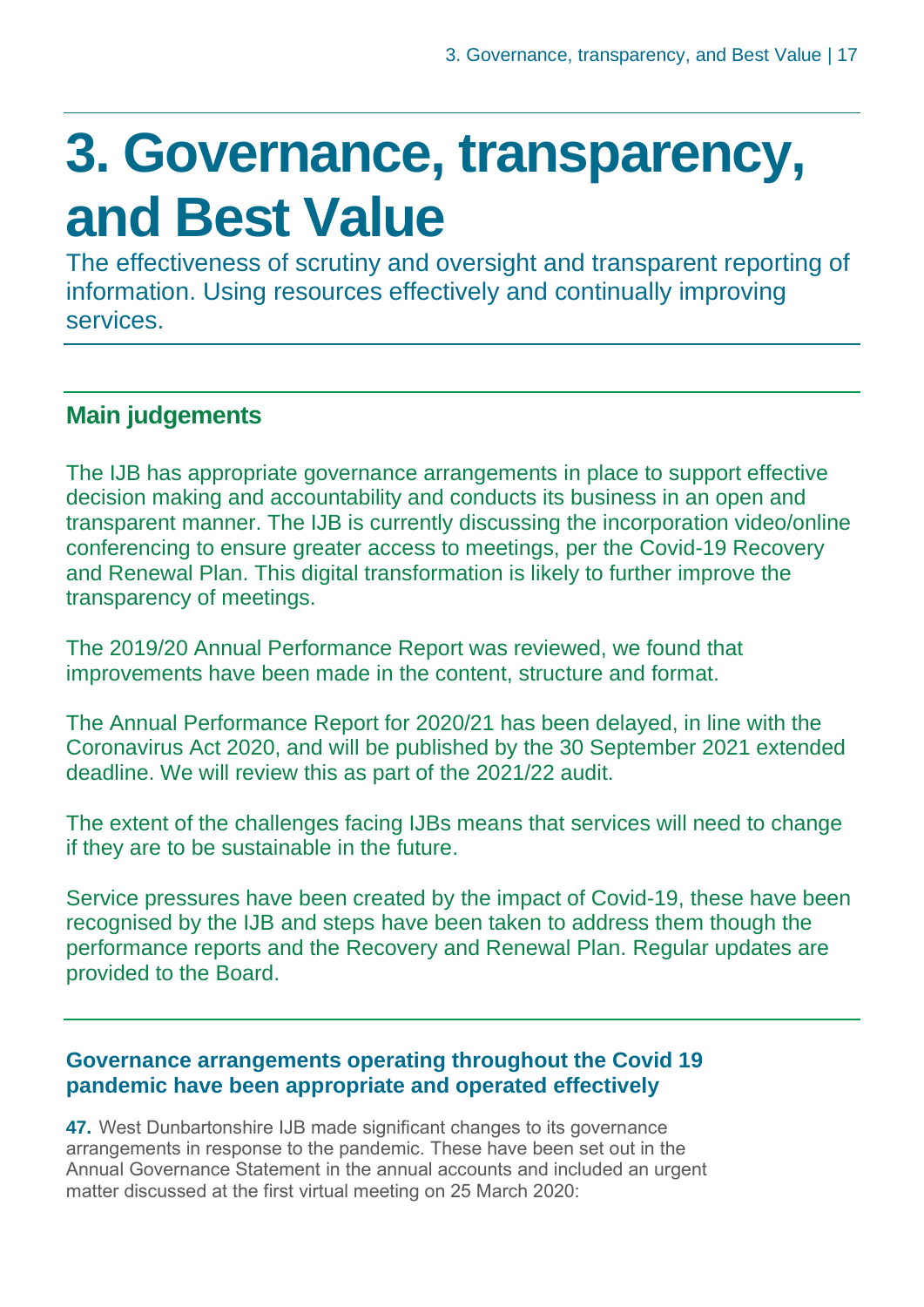- Approve the suspension of normal governance arrangements during the Covid-19 pandemic and accept the alternative Board meeting arrangements; and
- Approve delegation of authority to the Chief Officer, in consultation with the Chair and Vice Chair of the HSCP Board and the Chief Financial Officer, be enacted "if required", to meet immediate operational demand on decisions normally requiring Board approval

**48.** Only one meeting of each of the Audit and Performance Committee (1 April 2020) and of the Board (27 May 2020) were cancelled with any relevant reports, decisions log/approval tracker and action sheets published on the website. From June 2020 the meeting schedule resumed on a virtual platform, accessible by press and public on request, with agendas streamlined to cover required statutory and strategic reports requiring board noting and/or approval. These arrangements continue to remain in place with all board reports and minutes available on the website.

**49.** We consider that governance arrangements are appropriate and support effective scrutiny, challenge and decision making.

## **The IJB should undertake a review of its standing orders, once the revised Integration Scheme has been approved by the Health Board and the Scottish Government**

**50.** Standing orders are in place to regulate the procedures and business of the Joint Board. We noted in our 2020/21 Annual Audit Plan that the current standing orders were last reviewed and updated in 2015. An update to the Standing Orders was planned, after the revised Integration Scheme (together with the other 5 Glasgow IJBs) is presented to Scottish Ministers for approval.

<span id="page-17-0"></span>**51.** A review of the integration scheme took place between the six Greater Glasgow and Clyde IJBs. The revised scheme was approved by West Dunbartonshire Council. The current status is that the Health Board has to take the revised Integration Scheme through their own governance structures to allow for an updated timeline to be submitted to the Scottish Government by the end of September. The IJB should undertake a review of the standing orders following this approval.

Recommendation 2 (Appendix 1 - Action Plan)

## **The Shared Service Manager – Audit and Fraud provided reasonable assurance over the adequacy and effectiveness of the systems of governance, risk management and internal control**

**52.** Internal audit provides the Joint Board, the Chief Officer and the Chief Financial Officer with independent assurance on the organisation's overall risk management, internal control and corporate governance processes.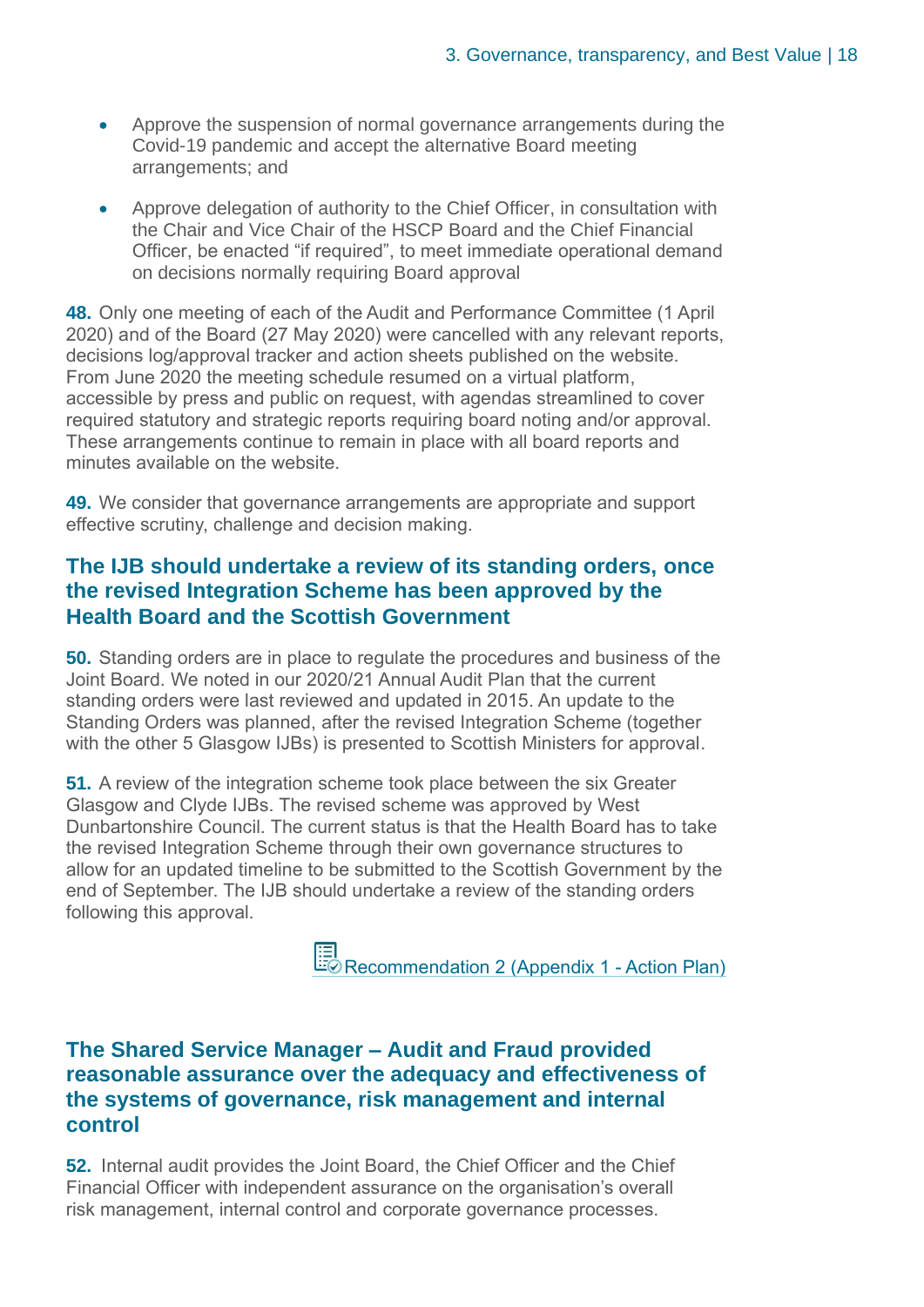The Internal audit function for West Dunbartonshire Integration Joint Board is provided by West Dunbartonshire Council, overseen by the Shared Service Manager – Audit and Fraud.

**53.** Our assessment of the internal audit function concluded that it has sound documentation standards and reporting procedures in place and complies with the main requirements of the Public Sector Internal Audit Standards (PSIAS).

**54.** PSIAS requires the "chief audit executive" to provide an annual internal audit opinion and report that can be used to inform the annual governance statement. The internal audit opinion was presented to the Joint Board on 24 June 2021 and, overall, provided reasonable assurance over the adequacy and effectiveness of the systems of governance, risk management and internal control for the year to 31 March 2021.

## **Internal audit reported that strategic risk registers should be supported by operational risk registers**

**55.** We considered the following internal audit report findings as part of our audit work on governance arrangements:

- IJB Directions on how services are to be delivered by partners
- Risk Management Process.

**56.** Internal audit undertook a gap analysis of the specific requirements set out in the Statutory Guidance (Public Bodies (Joint Working) (Scotland) Act 2014) to ensure these were captured within the draft Directions Policy and Procedures documentation. The gap analysis confirmed that the majority of the statutory guidance has been included in the draft IJB Directions Policy and supporting documentation. The audit did identify some gaps and management agreed to address these gaps prior to the approval of the Policy at the Board meeting in September 2020.

**57.** The risk management process audit identified one amber risk relating to strategic risk registers should be supported by operational risks registers. Progress on all recommendations will be monitored through updates taken to the Audit and Performance Committee.

## **Four posts for non-voting Board members are currently vacant, including two chairs of locality groups. The IJB is proposing these posts be reviewed as part of the integration scheme**

**58.** There are four posts for non-voting members which are currently vacant. These are:

- Chief Social Work Officer
- A registered medical practitioner employed by the Health Board and not providing primary medical services. Professional advisor (appointee)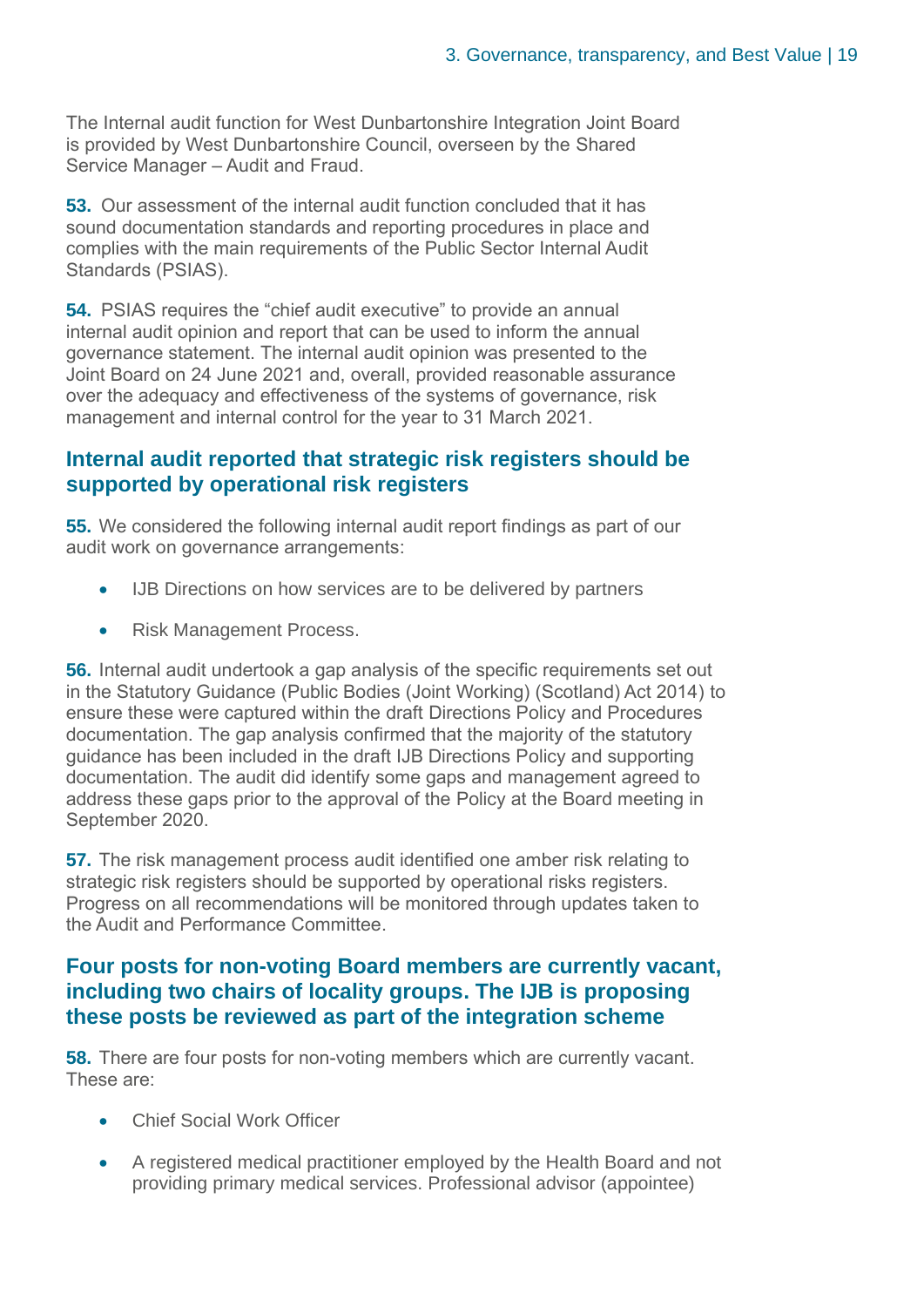- Chair of the HSCP's Locality Group for the Alexandria and Dumbarton area
- Chair of the HSCP's Locality Group for the Clydebank area

**59.** The Chief Social Work Officer left the post in August 2021, an interim Chief Social Work Officer has been appointed. The IJB has been actively recruiting for the role, and at the time of writing the Annual Audit Report, the post has been offered and accepted, pending reference checks. The IJB Chief Officer has written to NHS Greater Glasgow and Clyde to identify an appropriate registered medical practitioner.

**60.** The Chairs of the Locality Groups have been vacant for some time and when in place the Chairs have not attended the Board on a regular basis. As such, the Board is currently proposing that these posts are reviewed as part of the next review of the Integration Scheme.

## **Improvements have been made to the 2019/20 Annual Performance Report in the content, structure and format. However, a mechanism for undertaking a regular formal review of Best Value is not yet in place**

**61.** Integration Joint Boards have a statutory duty to have arrangements to secure Best Value. To achieve this, IJBs should have effective processes for scrutinising performance, monitoring progress towards their strategic objectives and holding partners to account.

**62.** The Public Bodies (Joint Working) (Scotland) Act 2014 requires the IJB to produce an annual performance report covering areas such as: assessing performance in relation to national health and wellbeing outcomes, financial performance and best value, reporting on localities, and the inspection of services.

**63.** We reviewed the 2019/20 Annual Performance Report as part of the 2020/21 audit. We noted the following improvements:

- Better visualisation of where WDIJB sits in the Local Government Benchmarking Framework Indicators.
- Inclusion of a self-assessment template to demonstrate how WDIJB is delivering best value.

**64.** In previous years we have recommended that the IJB agree a mechanism for undertaking a periodic and evidenced formal review of how it is achieving best value to be reported through the Annual Performance Report. While the Best Value template is included at appendix six in the report, there is scope for improvement. The best value principles should be embedded in the regular performance reporting and a mechanism put in place for undertaking periodic and evidenced formal review of how the IJB is achieving Best Value.

**65.** Following on from the previous year, the Coronavirus (Scotland) Act 2020 has extended the deadline for publication of the Annual Performance Report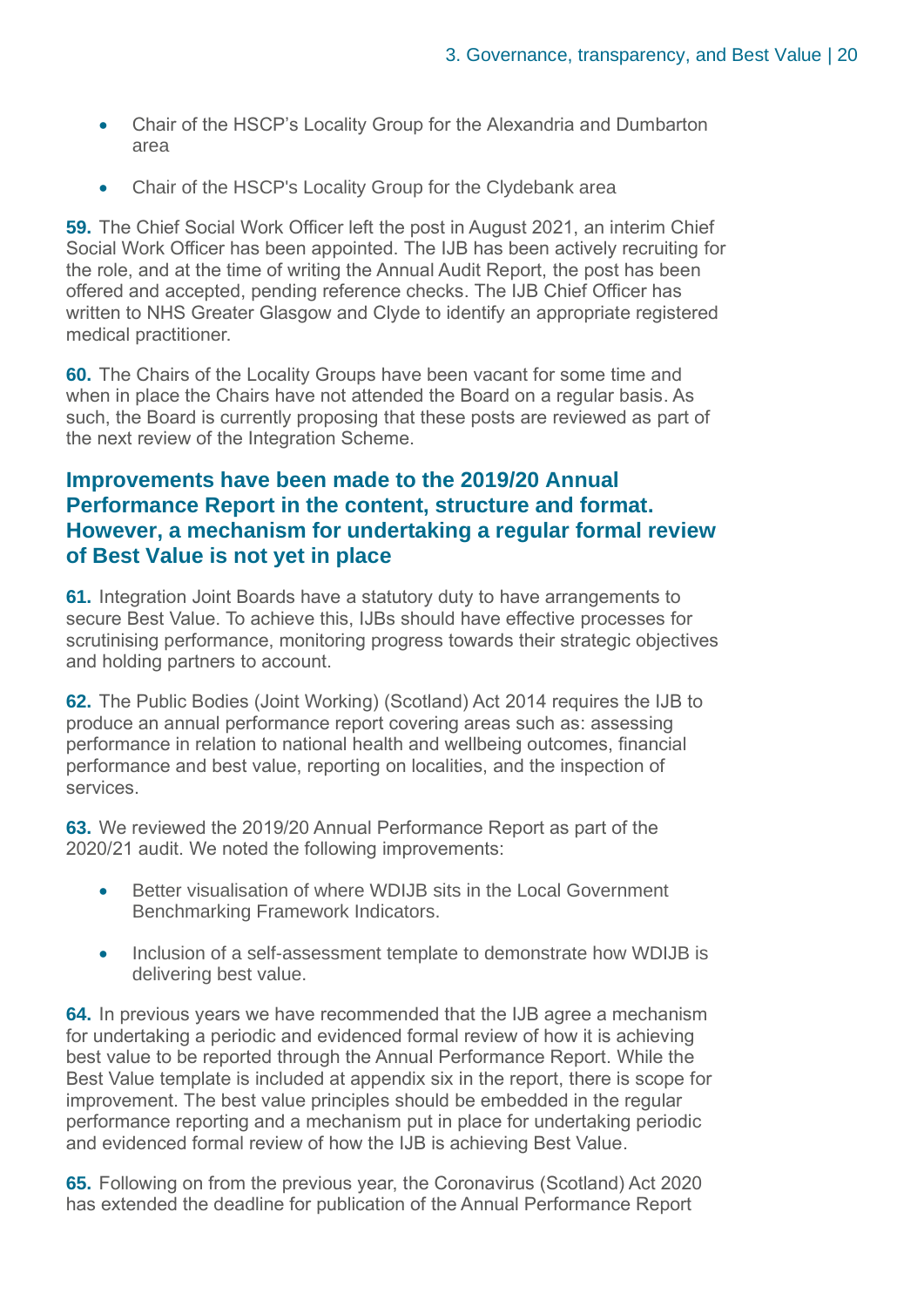until 30 September 2021. We will therefore review and report on this as part of our 2021/22 audit activity.

### **Work is underway to develop a new web site**

**66.** As part of the board's improvement of its communications. Work is underway to develop a new web site. It is intended that the new site will be fully compliant with the Public Sector Bodies (Websites and Mobile Applications) (No. 2) Accessibility Regulations 2018. Although recent documents are compliant with the regulations there is a risk that some historical information may not be. We will continue to keep this area under review in 2021/22.

## **The IJB assessed the review of adult social care services and held a members' session to discuss it in detail.**

**67.** A national independent review of adult social care services was published in February 2021. This was requested by the Scottish Government in September 2020 with the primary aim of the review being to recommend improvements to adult social care services in Scotland. The review made a number of recommendations including the set-up of a National Care Service for Scotland that is equal to the NHS and that self-directed support must work better for people with decisions being based on their needs, rights and preferences.

**68.** The IJB assessed the review during a members' session in April 2021 and is continuing to monitor developments through discussions with partners and stakeholders.

#### **Good Practice – Members' session on the review of Adult Social Care Services**

The IJB assessed the review of Adult Social Care Services and reported this to the Board through a session held with Board members in April 2021. This session was dedicated to considering how well placed the IJB is to take forward the recommendations highlighted in the review and incorporated a range of breakout sessions with members and senior management from the IJB.

The IJB continues to monitor developments as a result of the review and is actively engaged in discussions around the implementation of the review with partners and stakeholders.

## **The quarter four performance report shows that out of 25 performance indicators available, 11 are classed as green, 7 as amber and 7 as red.**

**69.** The pandemic is expected to have had a substantial impact on performance measures, particularly for services which have been temporarily suspended, are operating at a reduced level or have had to adapt to new ways of working.

**70.** Due to timing issues and service priorities during the current COVID-19 pandemic, partial quarter four data was presented to the June 2021 Audit and Performance Committee. The IJB has a suite of 45 performance indicators, of the 25 reported on in June 2021, seven indicators are classed as red which is outwith target tolerances. This is two less than the nine reported in the previous quarter.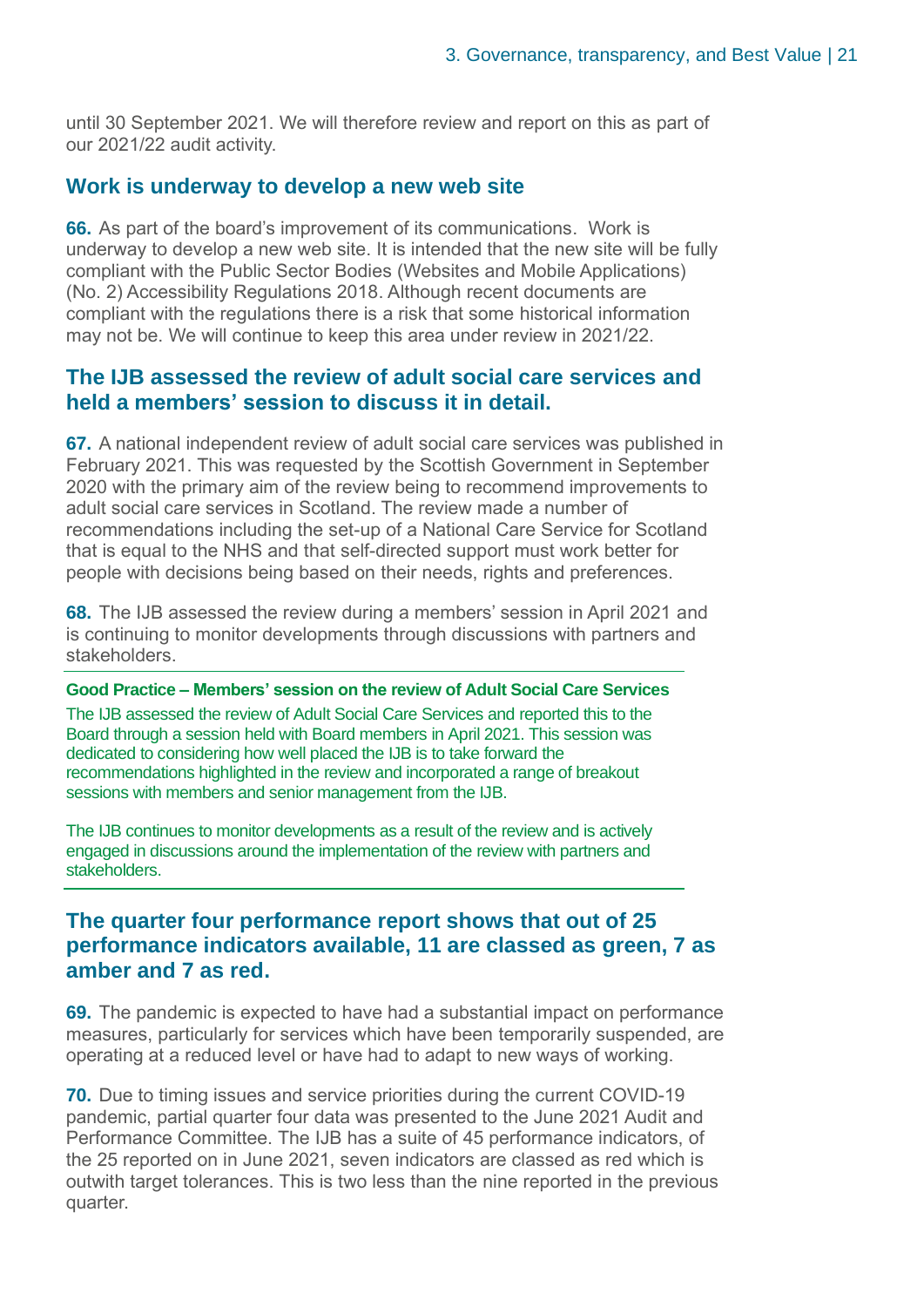**71.** Areas of positive performance included the number of weeks for referral to treatment for Children's Mental Health Services, which has reduced to a mean of 7 weeks. There has been significant pressure on this service during 2020/21 and Q3 reported a mean value of 25 weeks and during the summer of 2020 the longest wait for assessment was 66 weeks. Improvements have been achieved through the implementation of project plans, such as:

- *Team Choice and Partnership Approach (CAPA) Implementation Plan*
- *Development of a Nurse Led Attention Deficit Hyperactivity Disorder (ADHD) Review Clinic Pathway*
- *Development of a Neurodevelopmental Assessment Pathway.*

**72.** The Board has also agreed to support some additional recruitment within the service through the drawdown of earmarked reserves.

**73.** There is are also some signs of improvement in criminal justice indicators such as the percentage of Community Payback Orders attending an induction session within 5 working days of sentence which has improved from 51% to 85% (since quarter three). However, other criminal justice indicators are not being met and this is recognised as an area of significant pressure due to the impact of Covid-19. The IJB is recruiting additional staff, following receipt of additional government funding. More unpaid work placements in the community are now being undertaken following easing of restrictions.

**74.** Areas of poorer performance included number of days lost to delayed discharges. This has increased in every quarter of 2020/21 and was an area of poorer performance in 2019/20. It's reported that the closure of Scottish Courts in March 2020 resulted in lengthy delays with complex cases where Guardianship applications were underway. Across the year, high Covid-19 cases resulted in care homes limiting the number of admissions. There are improvement actions in place to try and address this. Delayed discharges is a key focus as IJB's try to redirect care away from hospital settings and into the community, reducing the costs associated with hospital care and improving outcomes for service users.

**75.** Palliative care deaths in hospital have also deteriorated in both Q3 and Q4 of 2020/21 and are significantly outside the target of 32% (Quarter Four 41.4%). The pandemic is also have considered to have had an impact on this.

**76.** Overall, we have concluded that the IJB has good arrangements in place for managing and reporting performance.

#### **Good Practice – Covid-19 Recovery and Renewal Plan**

The IJB has developed a Covid-19 Recovery and Renewal Plan. This provides evidence of improving services and outcomes, learning from the Covid-19 pandemic and implementing improvement actions to re-build better, more equitable care services for West Dunbartonshire residents. Progress reports with evidence of good practice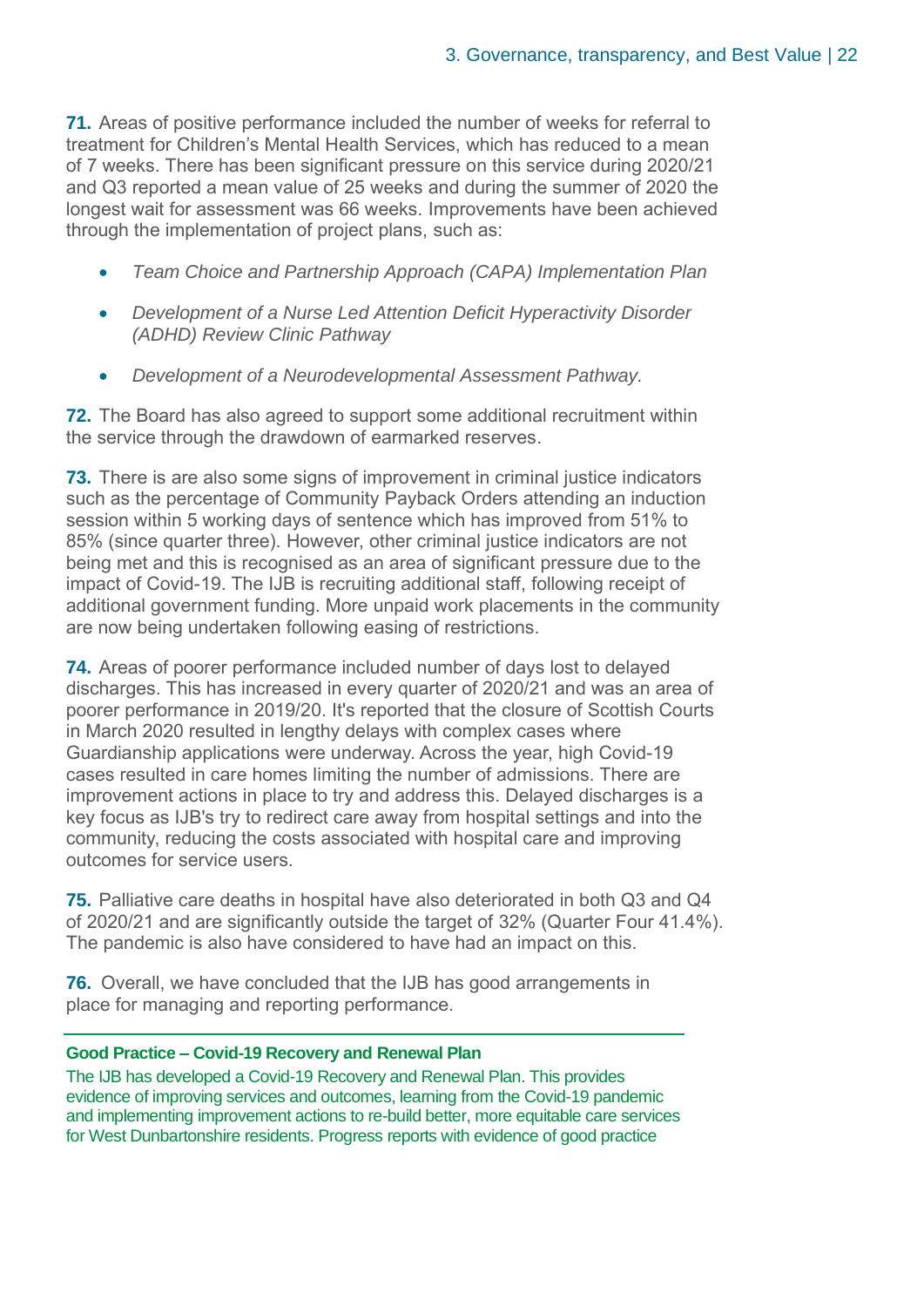and challenges are presented regularly to the Board with updates to continue in 2021/22.

## **National performance audit reports**

**77.** Audit Scotland carries out a national performance audit programme on behalf of the Accounts Commission and the Auditor General for Scotland. During 2020/21 we published some reports which may be of direct interest to the IJB as outlined in [Appendix 3.](#page-31-0)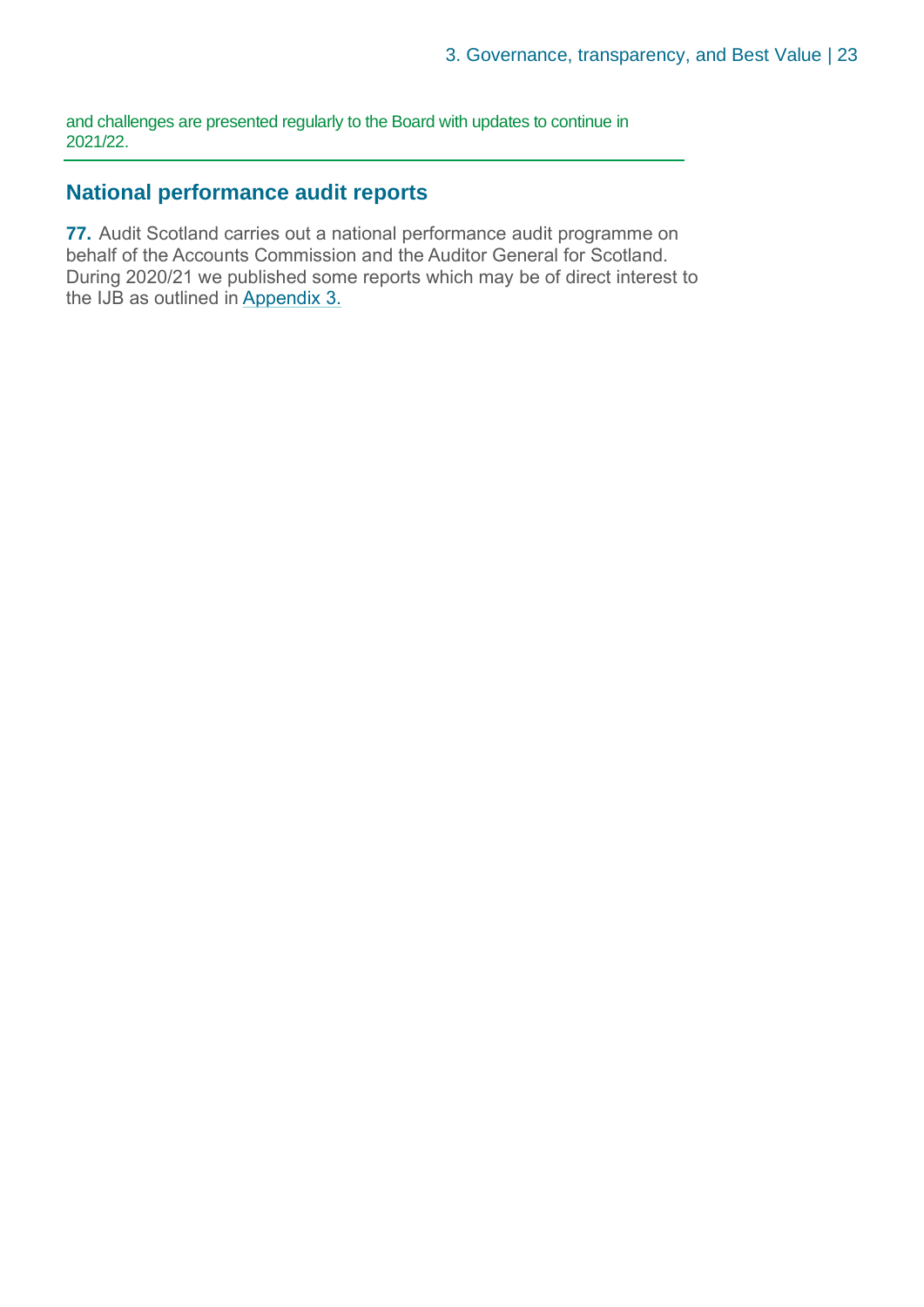## <span id="page-23-0"></span>**Appendix 1** Action plan 2020/21

## **2020/21 recommendations**

Scottish Government.

| <b>Issue/risk</b>                                                                                                                                                                                                                                                 | <b>Recommendation</b>                                                                                                                                                                                                                                                    | <b>Agreed management</b><br>action/timing                                                                                                                                                                                                                                                                                                                                                                                                                                               |
|-------------------------------------------------------------------------------------------------------------------------------------------------------------------------------------------------------------------------------------------------------------------|--------------------------------------------------------------------------------------------------------------------------------------------------------------------------------------------------------------------------------------------------------------------------|-----------------------------------------------------------------------------------------------------------------------------------------------------------------------------------------------------------------------------------------------------------------------------------------------------------------------------------------------------------------------------------------------------------------------------------------------------------------------------------------|
| 1. Management<br><b>Commentary</b><br>The 2020/21 management<br>commentary included a<br>significant amount of detailed<br>narrative. This can obscure<br>the key messages for the<br>reader.<br><b>Risk: The accounts are not</b><br>readily accessible to users | Management should review<br>the format and content of the<br>2021/22 management<br>commentary to make it more<br>accessible for readers of the<br>accounts.<br>Officers should consider the<br>appropriate use of<br>infographics and trend<br>analysis.<br>Paragraph 23 | The response to the Covid-19<br>pandemic impacted on every<br>service delivered by the<br>HSCP throughout 2020/21<br>and still continues to shape<br>service delivery. This year's<br><b>Management Commentary</b><br>tried to reflect both the<br>positive response as well as<br>the more challenging<br>impacts. The content and<br>layout for the 2021/22<br><b>Management Commentary</b><br>will aim to tell the West<br>Dunbartonshire story in a<br>more reader friendly format. |
|                                                                                                                                                                                                                                                                   |                                                                                                                                                                                                                                                                          | <b>Chief Financial Officer and</b><br>the Head of Strategy and<br><b>Transformation.</b><br><b>June 2022</b>                                                                                                                                                                                                                                                                                                                                                                            |
| 2. Review of Standing<br><b>Orders</b><br>Standing orders are in place<br>to regulate the procedures<br>and business of the Joint<br>Board.<br>Current standing orders were                                                                                       | The IJB should undertake a<br>prompt review of the standing<br>orders following the Health<br><b>Board and Scottish</b><br>Government approval of the<br>revised Integration Scheme.<br>Paragraph 51                                                                     | The current version of the<br>revised scheme requires<br>formal approval by NHSGGC<br>before submission to the<br><b>Scottish Government. This</b><br>can be used as the starting<br>point for a review of Standing<br>Orders.                                                                                                                                                                                                                                                          |
| reviewed in 2015. The review<br>of the standing orders is<br>currently dependent on when<br>the revised Integration<br>Scheme is approved by the<br>Health Board and the                                                                                          |                                                                                                                                                                                                                                                                          | <b>Head of Strategy and</b><br><b>Transformation</b><br><b>31 March 2022</b>                                                                                                                                                                                                                                                                                                                                                                                                            |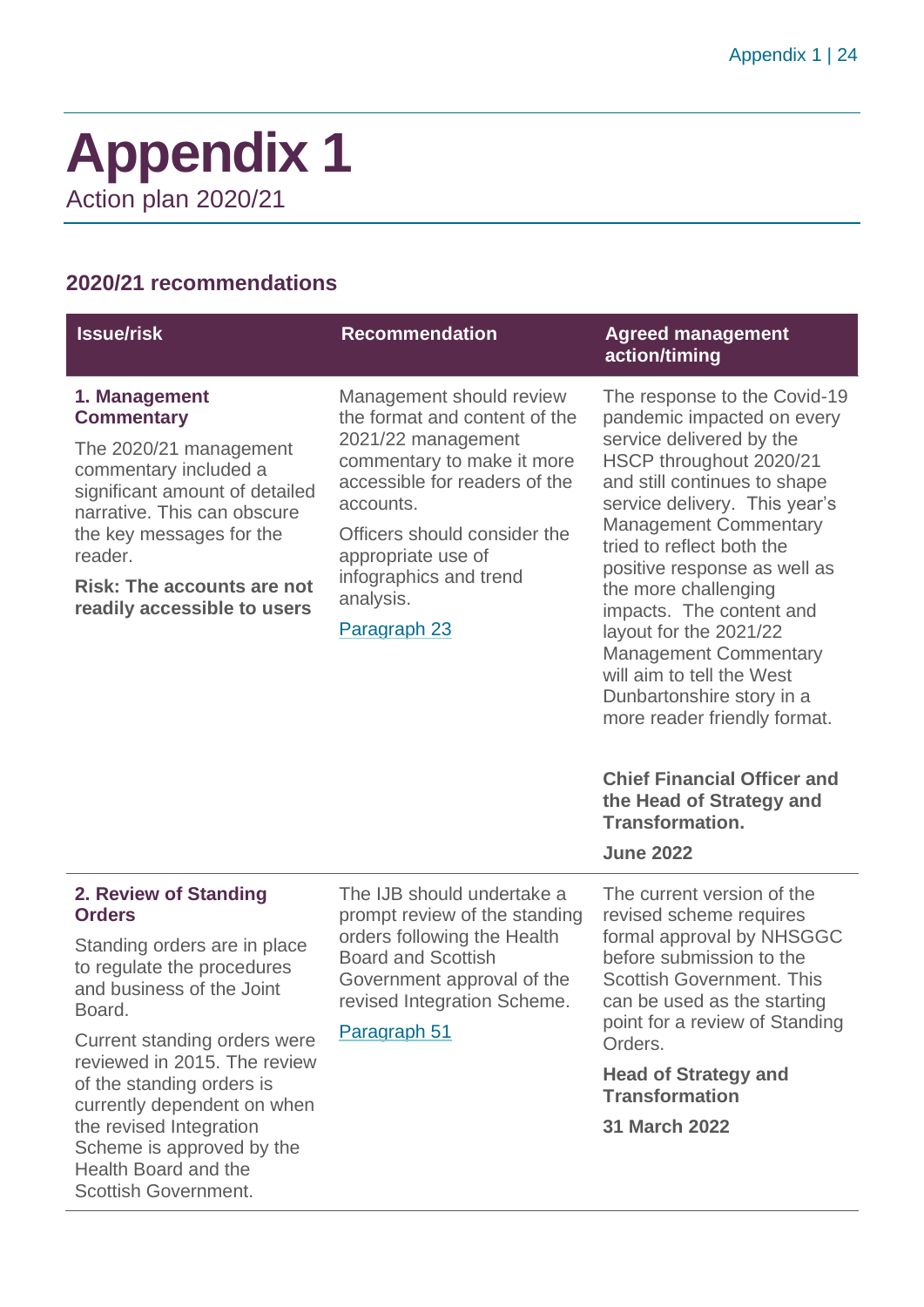**Issue/risk Manual Recommendation Agreed management action/timing**

assurance policies and

**Risk: The current standing orders do not reflect the arrangements of the IJB.**

## **Follow-up of prior year recommendations**

| <b>Issue/risk</b>                                                                                                                                                                                                                                                                                                                                                                                  | <b>Recommendation</b>                                                                                                                                                                                                                                                                                                                                                                                                         | <b>Agreed management</b><br>action/timing                                                                                                                                                                                                                                                                                                                                                                                                                                                                                                                        |
|----------------------------------------------------------------------------------------------------------------------------------------------------------------------------------------------------------------------------------------------------------------------------------------------------------------------------------------------------------------------------------------------------|-------------------------------------------------------------------------------------------------------------------------------------------------------------------------------------------------------------------------------------------------------------------------------------------------------------------------------------------------------------------------------------------------------------------------------|------------------------------------------------------------------------------------------------------------------------------------------------------------------------------------------------------------------------------------------------------------------------------------------------------------------------------------------------------------------------------------------------------------------------------------------------------------------------------------------------------------------------------------------------------------------|
| <b>Revised financial plans to</b><br>reflect Covid-19<br>Both the 2020/21 budget and<br>the medium-term financial<br>plan were developed prior to<br>the Covid-19 pandemic.<br>There remains a risk that the<br>additional funding may not be<br>sufficient to cover all the<br>additional costs, and lost<br>income, incurred by the IJB.                                                         | The Board should ensure that<br>that 2020/21 budget and<br>medium-term financial plan<br>are revisited as there is more<br>certainty around the short,<br>medium and longer-term<br>financial impact of Covid-19<br>on health and social care<br>services. Contingency plans<br>should also be developed to<br>assist it in responding to any<br>potential shortfall in Scottish<br>Government funding for<br>Covid-19 costs. | <b>Partially Complete</b><br>The IJB has earmarked<br>£4.970m of reserves to cover<br>additional costs associated<br>with Covid 19 in 2021/22.<br>A revised medium term<br>financial plan is due to be<br>presented to the Board in<br>November 2021.<br><b>Chief Financial Officer</b><br><b>November 2021</b>                                                                                                                                                                                                                                                  |
| Use of outcome data to<br>shape future plans<br>As the IJB continues to<br>gather more data on care<br>pathways and outcomes, it is<br>important to harness this<br>information to drive further<br>progress in shifting the<br>balance of care.<br>There is also the opportunity<br>to share and exchange this<br>data with other IJBs across<br>Scotland to learn from<br>experiences elsewhere. | When developing future<br>plans, the IJB should ensure<br>they consider all available<br>data to inform where they can<br>best direct resources to<br>deliver the improved<br>outcomes for residents.                                                                                                                                                                                                                         | <b>Outstanding</b><br>Management recognises the<br>importance of using care<br>pathways and outcome data<br>to better support strategic<br>service and financial<br>planning.<br>We agreed with management<br>that it was not appropriate to<br>take this action forward in<br>2020/21 due to the prevailing<br>impact of Covid-19 on service<br>delivery.<br><b>Revised action:</b><br>Management recognises the<br>importance of data informed<br>planning throughout the<br>HSCP. Work is ongoing to<br>develop and implement<br>service redesign and quality |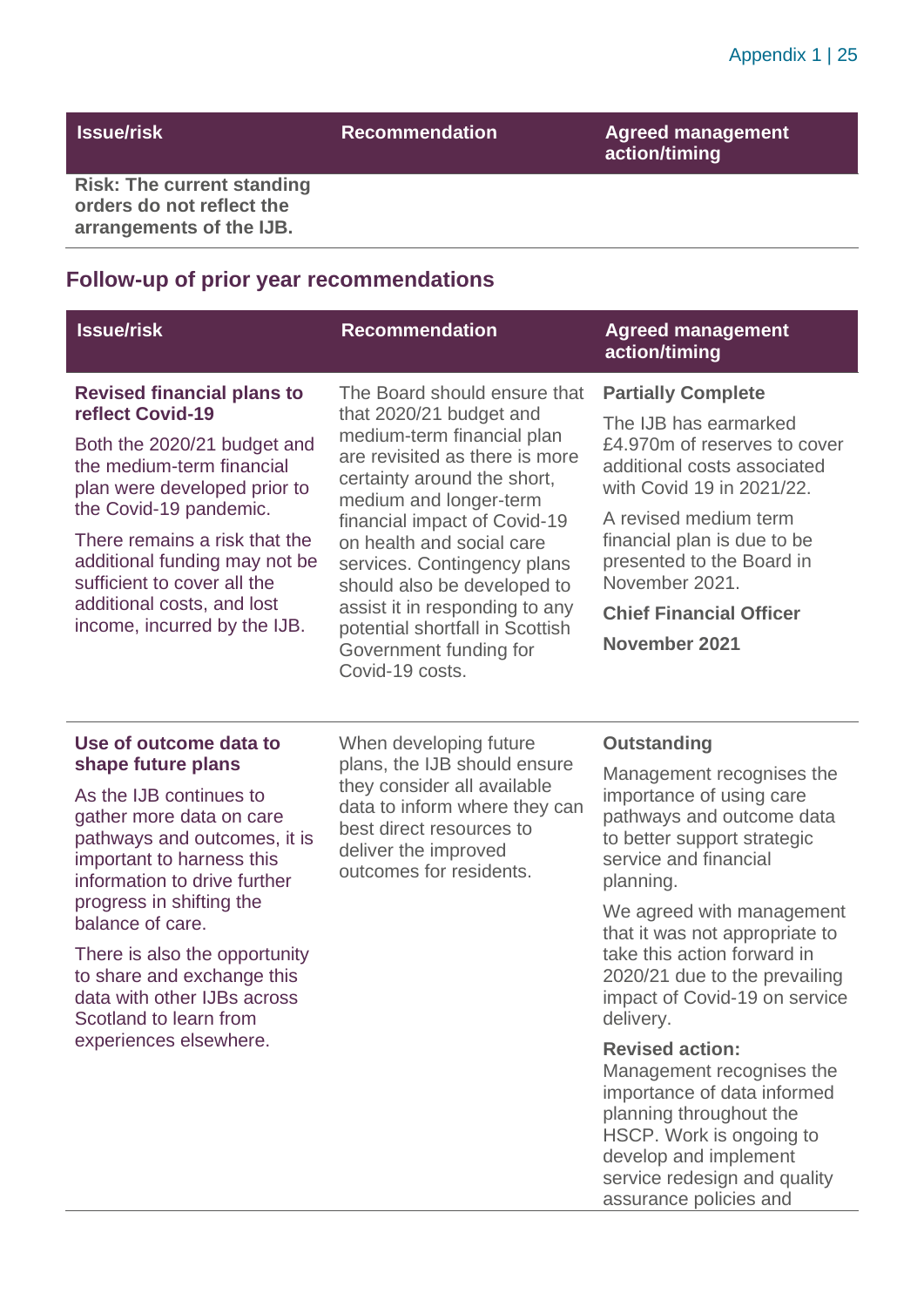## Appendix 1 | 26

| <b>Issue/risk</b>                                                                                                                                                                                                                                | <b>Recommendation</b>                                                                                                                   | <b>Agreed management</b><br>action/timing                                                                                                                                                                                                                                                                                                                                                                                                                                                                                                       |
|--------------------------------------------------------------------------------------------------------------------------------------------------------------------------------------------------------------------------------------------------|-----------------------------------------------------------------------------------------------------------------------------------------|-------------------------------------------------------------------------------------------------------------------------------------------------------------------------------------------------------------------------------------------------------------------------------------------------------------------------------------------------------------------------------------------------------------------------------------------------------------------------------------------------------------------------------------------------|
|                                                                                                                                                                                                                                                  |                                                                                                                                         | practices which embed the<br>practices of data informed<br>decision making and quality<br>improvement through self-<br>evaluation across the<br>HSCP. This will be evidenced<br>not only in policy<br>development but through an<br>enhanced approach to quality<br>assurance and Best Value.                                                                                                                                                                                                                                                   |
|                                                                                                                                                                                                                                                  |                                                                                                                                         | <b>Head of Strategy and</b><br><b>Transformation</b>                                                                                                                                                                                                                                                                                                                                                                                                                                                                                            |
|                                                                                                                                                                                                                                                  |                                                                                                                                         | <b>September 2022</b>                                                                                                                                                                                                                                                                                                                                                                                                                                                                                                                           |
| (2018/19) Savings Targets                                                                                                                                                                                                                        | The IJB should continue to                                                                                                              | <b>Partially Complete</b>                                                                                                                                                                                                                                                                                                                                                                                                                                                                                                                       |
| The IJB was expected to<br>make savings of £1.216<br>million in 2018/19. An update<br>on progress against these<br>savings was presented to the                                                                                                  | improve on its mechanism for<br>monitoring and reporting on<br>its progress against efficiency<br>savings targets on a regular<br>basis | The IJB was expected to<br>make savings of £2.675<br>million in 2020/21, including<br>savings carried forward from<br>previous years.                                                                                                                                                                                                                                                                                                                                                                                                           |
| August 2018 Board, showing<br>a projected saving of £0.960<br>million for the year-end.<br>However, no further individual<br>updates were reported<br>throughout the year or at<br>year-end other than within the<br>projected outturn position. |                                                                                                                                         | The Board received updates<br>on progress against planned<br>savings in each of the<br>financial performance reports,<br>however no further update to<br>the Board was provided on<br>the final savings position.                                                                                                                                                                                                                                                                                                                               |
| There is a risk that the IJB is<br>not achieving its savings<br>targets.                                                                                                                                                                         |                                                                                                                                         | <b>Revised action: The Board</b><br>receives an update on the<br>progress of savings and<br>efficiencies as part of the<br>suite of appendices attached<br>to the regular Financial<br>Performance Reports. After<br>confirmation from the Scottish<br>Government in early<br>February 2021 that all<br>unachieved savings would be<br>covered by Covid-19 funding<br>the year end position was<br>broadly unchanged from the<br>February update. However,<br>this could have been<br>displayed more clearly. In<br>future the savings appendix |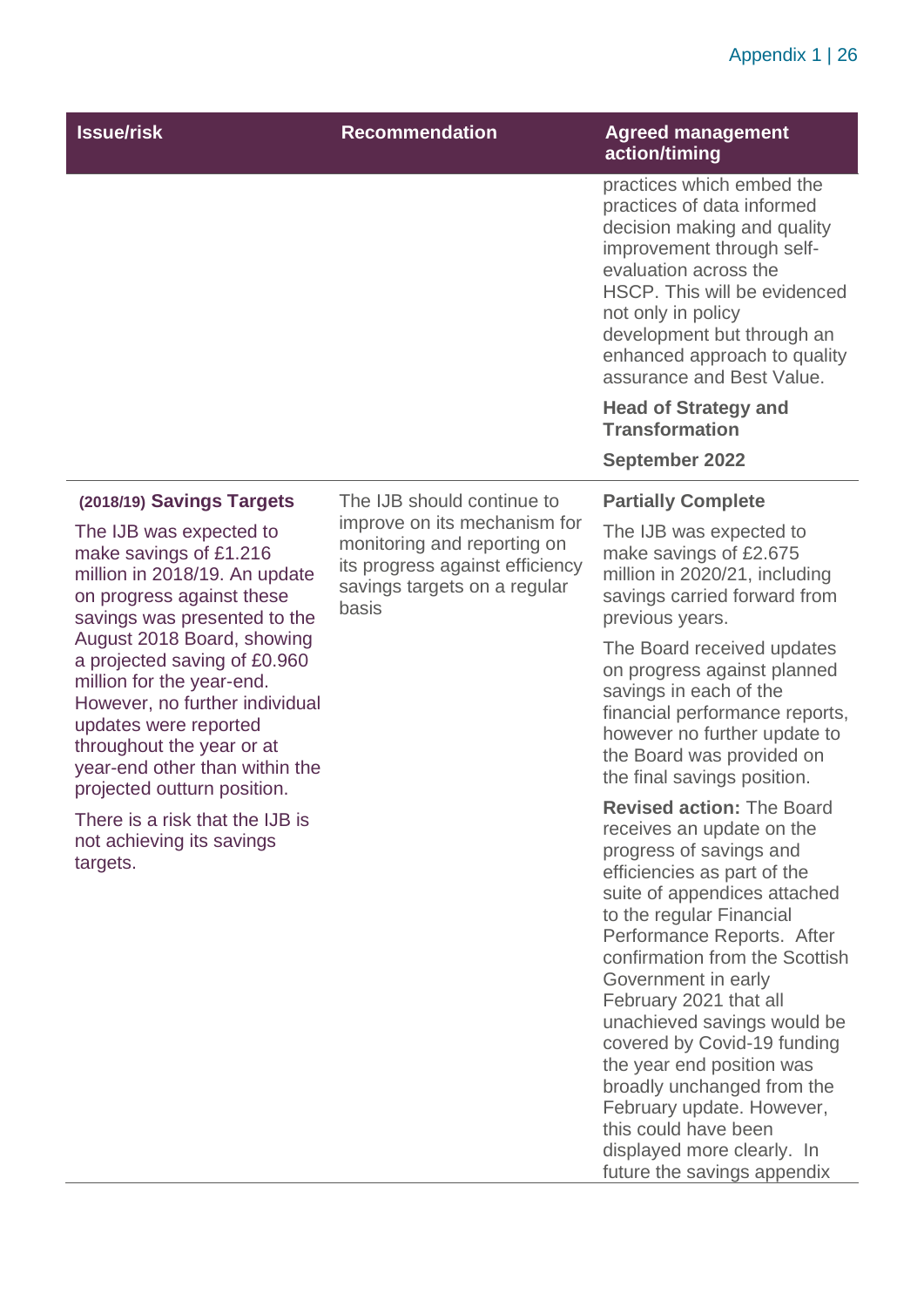## Appendix 1 | 27

| <b>Recommendation</b>                                                                                                                                                                             | <b>Agreed management</b><br>action/timing                                                                                                                                                                                                                                                                                                                                                                                                                                                                                                             |                                                                                                                                            |
|---------------------------------------------------------------------------------------------------------------------------------------------------------------------------------------------------|-------------------------------------------------------------------------------------------------------------------------------------------------------------------------------------------------------------------------------------------------------------------------------------------------------------------------------------------------------------------------------------------------------------------------------------------------------------------------------------------------------------------------------------------------------|--------------------------------------------------------------------------------------------------------------------------------------------|
|                                                                                                                                                                                                   | will form part of the Outturn<br>Report.                                                                                                                                                                                                                                                                                                                                                                                                                                                                                                              |                                                                                                                                            |
|                                                                                                                                                                                                   | <b>Chief Financial Officer</b>                                                                                                                                                                                                                                                                                                                                                                                                                                                                                                                        |                                                                                                                                            |
|                                                                                                                                                                                                   | <b>May 2022</b>                                                                                                                                                                                                                                                                                                                                                                                                                                                                                                                                       |                                                                                                                                            |
| The IJB should agree a                                                                                                                                                                            | <b>Partially Complete</b>                                                                                                                                                                                                                                                                                                                                                                                                                                                                                                                             |                                                                                                                                            |
| mechanism for undertaking a<br>periodic and evidenced<br>formal review of how it is<br>achieving Best Value. This<br>should be included and<br>reported through the Annual<br>Performance Report. | While there is evidence of<br>elements of Best value being<br>there is no mechanism for<br>formal review, and it is not                                                                                                                                                                                                                                                                                                                                                                                                                               | Improvements were made to<br>the 2019/20 Annual<br>Performance Report which<br>better demonstrate how the<br>IJB is delivering Best Value. |
|                                                                                                                                                                                                   | A mechanism for undertaking<br>a regular formal review of<br>Best Value is not yet in place.                                                                                                                                                                                                                                                                                                                                                                                                                                                          |                                                                                                                                            |
|                                                                                                                                                                                                   | <b>Revised action: Action is</b><br>required to establish an<br>embedded mechanism to<br>ensure regular and formal<br>reviews of Best Value. This<br>will encompass and seek to<br>improve on established<br>processes and will provide a<br>holistic approach to<br>continuous improvement<br>including self-evaluation;<br>assurance and improvement<br>plans; inspections;<br>appropriate use of the Local<br><b>Government Benchmarking</b><br>Framework and the HSCP<br><b>Audit and Performance</b><br>Committee<br><b>Head of Strategy and</b> |                                                                                                                                            |
|                                                                                                                                                                                                   |                                                                                                                                                                                                                                                                                                                                                                                                                                                                                                                                                       |                                                                                                                                            |

**Transformation September 2022**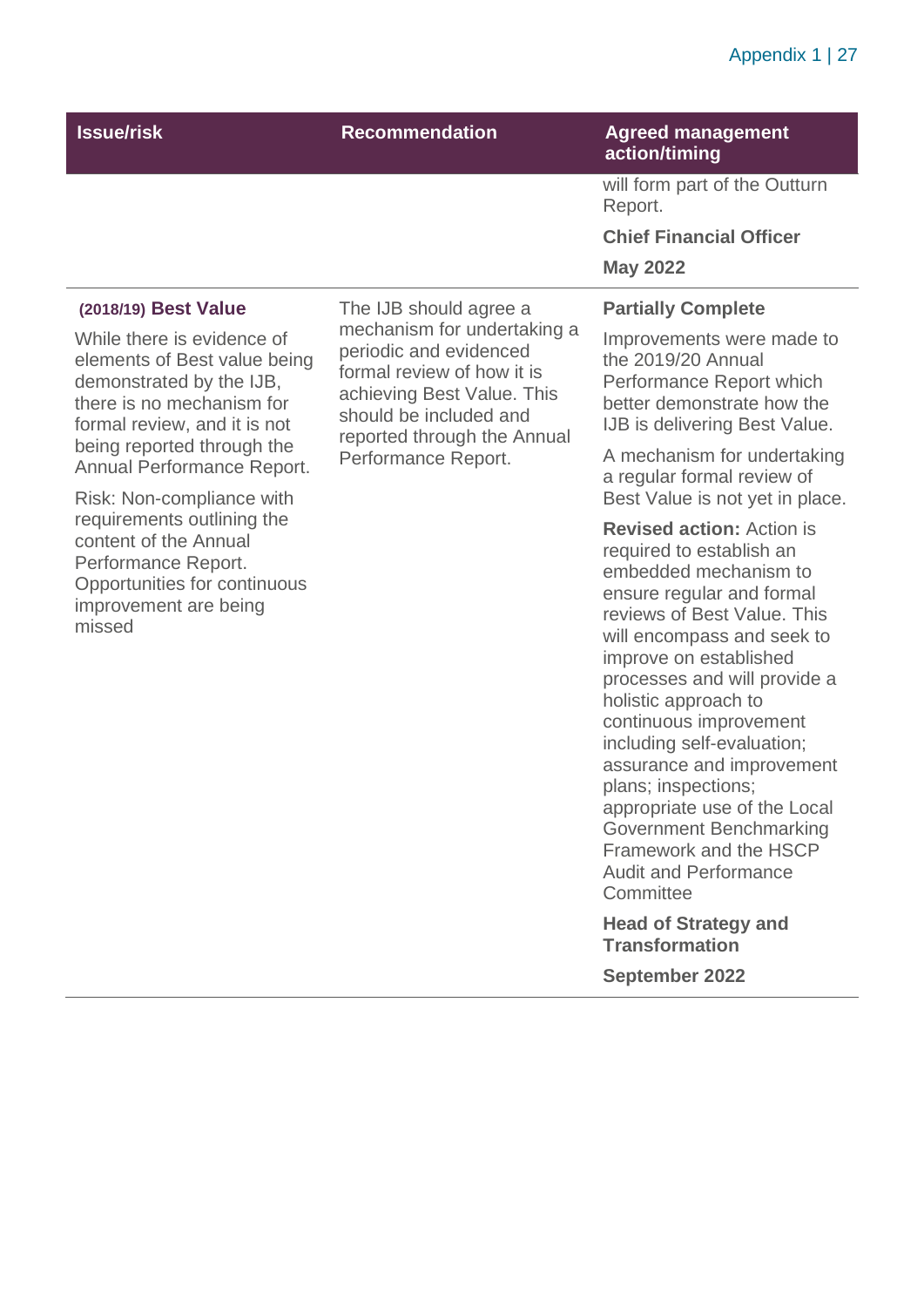## <span id="page-27-0"></span>**Appendix 2**

Significant audit risks identified during planning

The table below sets out the audit risks we identified during our planning of the audit and how we addressed each risk in arriving at our conclusion. The risks are categorised between those where there is a risk of material misstatement in the annual report and accounts and those relating our wider responsibility under the Code of Audit Practice.

## **Risks of material misstatement in the financial statements \*\*\***

| <b>Audit risk</b>                                                                                                                                                                                                                                                                                                                                                                                                                                                                    | <b>Assurance procedure</b>                                                                                                                                                                                                                                                                                               | <b>Results and conclusions</b>                                                                                                                                                                                                                                                                                                                                         |
|--------------------------------------------------------------------------------------------------------------------------------------------------------------------------------------------------------------------------------------------------------------------------------------------------------------------------------------------------------------------------------------------------------------------------------------------------------------------------------------|--------------------------------------------------------------------------------------------------------------------------------------------------------------------------------------------------------------------------------------------------------------------------------------------------------------------------|------------------------------------------------------------------------------------------------------------------------------------------------------------------------------------------------------------------------------------------------------------------------------------------------------------------------------------------------------------------------|
| 1. Risk of material<br>misstatement due to fraud<br>caused by the management<br>override of controls<br>ISA 240 requires that audit<br>work is planned to consider<br>the risk of fraud, which is<br>presumed to be a significant<br>risk in any audit. This<br>includes consideration of the<br>risk of management override<br>of controls to change the<br>position disclosed in the<br>financial statements.                                                                      | Assurances will be<br>obtained from the<br>auditors of NHS Greater<br>Glasgow and Clyde and<br><b>West Dunbartonshire</b><br>Council over the<br>completeness, accuracy<br>and allocation of the<br>income and expenditure.<br>Detailed testing of<br>$\bullet$<br>journal entries.<br>Review of accounting<br>estimates | <b>Results: Satisfactory written</b><br>assurances were received<br>from the external auditors of<br>the council and health board<br>regarding completeness,<br>accuracy and allocation of<br>IJB transactions.<br>Journal entries and<br>accounting estimates were<br>tested, and no management<br>override of control was<br>identified.                             |
| 2. Estimates and<br><b>Judgements</b><br>The "set aside" figure in the<br>accounts is the Integration<br>Joint Board's share of the<br>budget for delegated acute<br>services provided by<br>hospitals on behalf of the<br>Joint Board.<br>Since 2019/20, the set aside<br>is calculated using actual<br>spend and activity levels for<br>the year where the<br>information is available, and<br>estimated annual activity<br>where it is not. Any degree of<br>estimation requiring | Review the calculation of the<br>set aside figure in the<br>2020/21 accounts, including<br>the basis for any estimated<br>activity.                                                                                                                                                                                      | <b>Results: The 2020/21 set</b><br>aside figure was reviewed<br>and audited. In 2019/20,<br>calculation of this figure was<br>revised to reflect actual cost<br>and activity data rather than<br>historical data uplifted for<br>inflation.<br>The corrected set aside value<br>has increased by £4.926<br>million since 2019/20<br>representing a 15.78%<br>increase. |

judgement in a material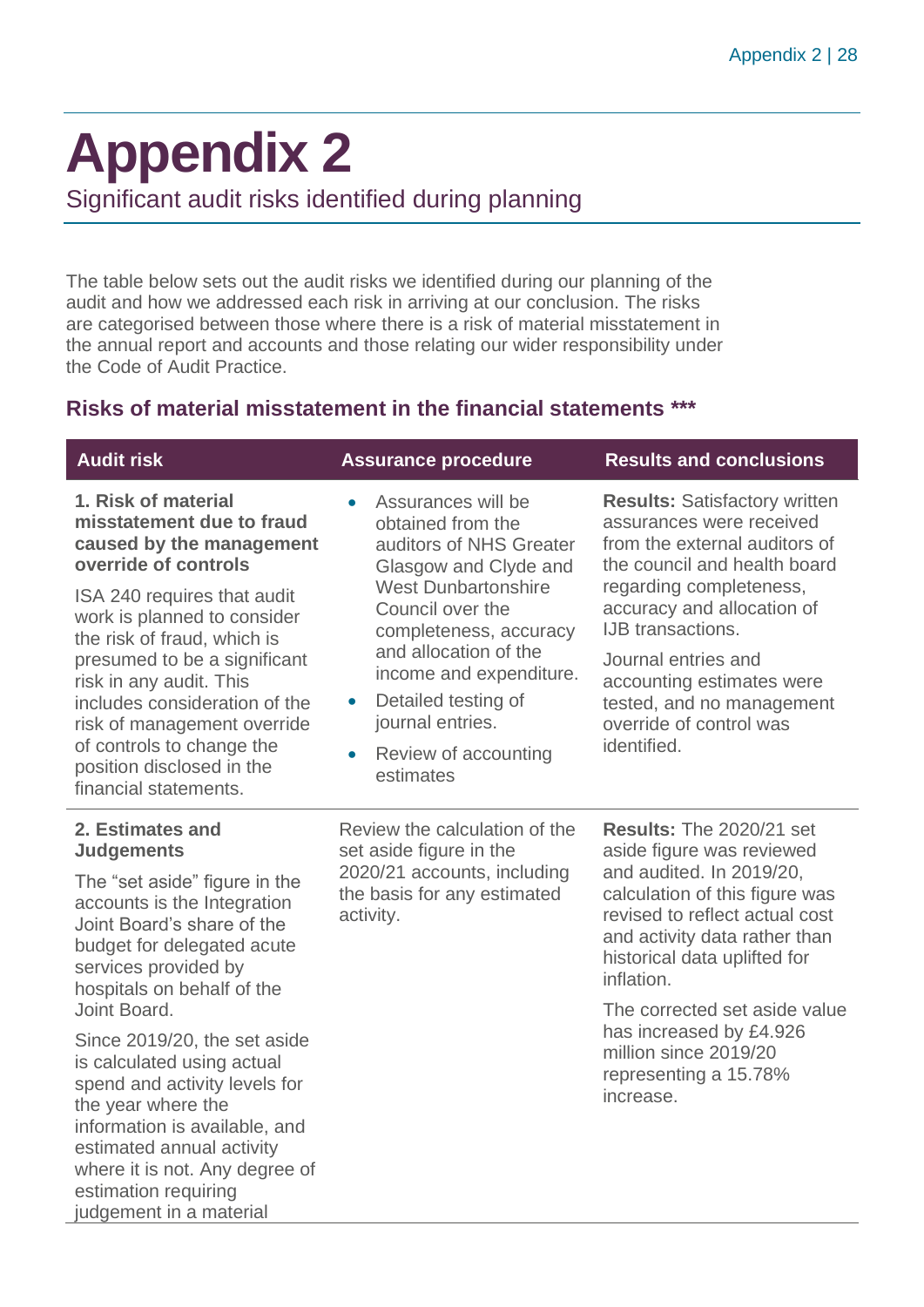**Audit risk Assurance procedure Results and conclusions**

figure, such as the set aside, presents a risk of misstatement in the accounts.

## **Risks identified from the auditor's wider responsibility under the Code of Audit Practice**

| <b>Audit risk</b>                                                                                                                                                                                                                                                                                                                                                                                                                                                                                                                                                                                                 | <b>Assurance procedure</b>                                                                                                                                                                                                                                                                                                                                                                                                                                                                                                                                                                                                                        | <b>Results and conclusions</b>                                                                                                                                                                                                                                                                                                                                                                                                                                                                                                                    |
|-------------------------------------------------------------------------------------------------------------------------------------------------------------------------------------------------------------------------------------------------------------------------------------------------------------------------------------------------------------------------------------------------------------------------------------------------------------------------------------------------------------------------------------------------------------------------------------------------------------------|---------------------------------------------------------------------------------------------------------------------------------------------------------------------------------------------------------------------------------------------------------------------------------------------------------------------------------------------------------------------------------------------------------------------------------------------------------------------------------------------------------------------------------------------------------------------------------------------------------------------------------------------------|---------------------------------------------------------------------------------------------------------------------------------------------------------------------------------------------------------------------------------------------------------------------------------------------------------------------------------------------------------------------------------------------------------------------------------------------------------------------------------------------------------------------------------------------------|
| 3. Financial Sustainability<br>The Joint Board approved its<br>medium-term financial plan<br>covering the period 2020/21<br>to 2024/25 in March 2020.<br>This set out anticipated<br>income and expenditure for<br>the next five years with<br>indicative financial data to<br>2029/30. This projected<br>budget gaps in each period to<br>2024/25 outlining best, likely<br>and worst case scenarios.<br>The Covid-19 pandemic will<br>have a significant impact on<br>the future financial plans of<br>the IJB and presents a risk to<br>the financial sustainability of<br>health and social care<br>services. | <b>Review of Chief</b><br><b>Financial Officer's</b><br>assessment of going<br>concern for the 2020/21<br>accounts.<br>Monitor claims submitted<br>to the Scottish<br>Government and the<br>approval and receipt of<br>additional income for<br>Covid-19 costs.<br><b>Review of Covid-19</b><br>financial tracker.<br>Review of budget<br>monitoring reports and<br>final outturn position.<br>Review of the IJB's year-<br>end reserves position<br>including the earmarking<br>of reserves for Covid-19<br>driven demand.<br>Monitor progress in<br>developing a revised<br>medium-term financial<br>plan to reflect the impact<br>of Covid-19. | <b>Results:</b> The IJB had an<br>overall surplus of £13.744<br>million at the year-end.<br>Despite this strong outturn<br>position, there remains risk to<br>financial sustainability in the<br>medium-term. The continuing<br>financial impact of Covid 19 is<br>uncertain. Funding gaps of<br>£3.976 million and £5.679<br>million are forecast for<br>2022/23 and 2023/24<br>respectively.<br>The annual review of the<br>medium-term financial plan<br>has been delayed to<br>November 2021 due to the<br>uncertainty caused by Covid<br>19. |
| 4. Services pressures<br>created by Covid-19<br>The Covid-19 pandemic<br>continues to place significant<br>pressure on the provision of<br>health and social care<br>services delivered by the<br>Joint Board.                                                                                                                                                                                                                                                                                                                                                                                                    | Review progress against<br>strategic objectives<br>reported within WDIJB's<br>2020/21 Annual<br>Performance Report.<br>Review quarterly<br>performance reports to<br>assess the impact of<br>Covid-19 on the Joint                                                                                                                                                                                                                                                                                                                                                                                                                                | <b>Results: The Covid 19</b><br>pandemic has presented a<br>range of challenges which the<br>IJB have had to respond to<br>during 2020/21. The<br>management commentary<br>includes good coverage of<br>these challenges.                                                                                                                                                                                                                                                                                                                         |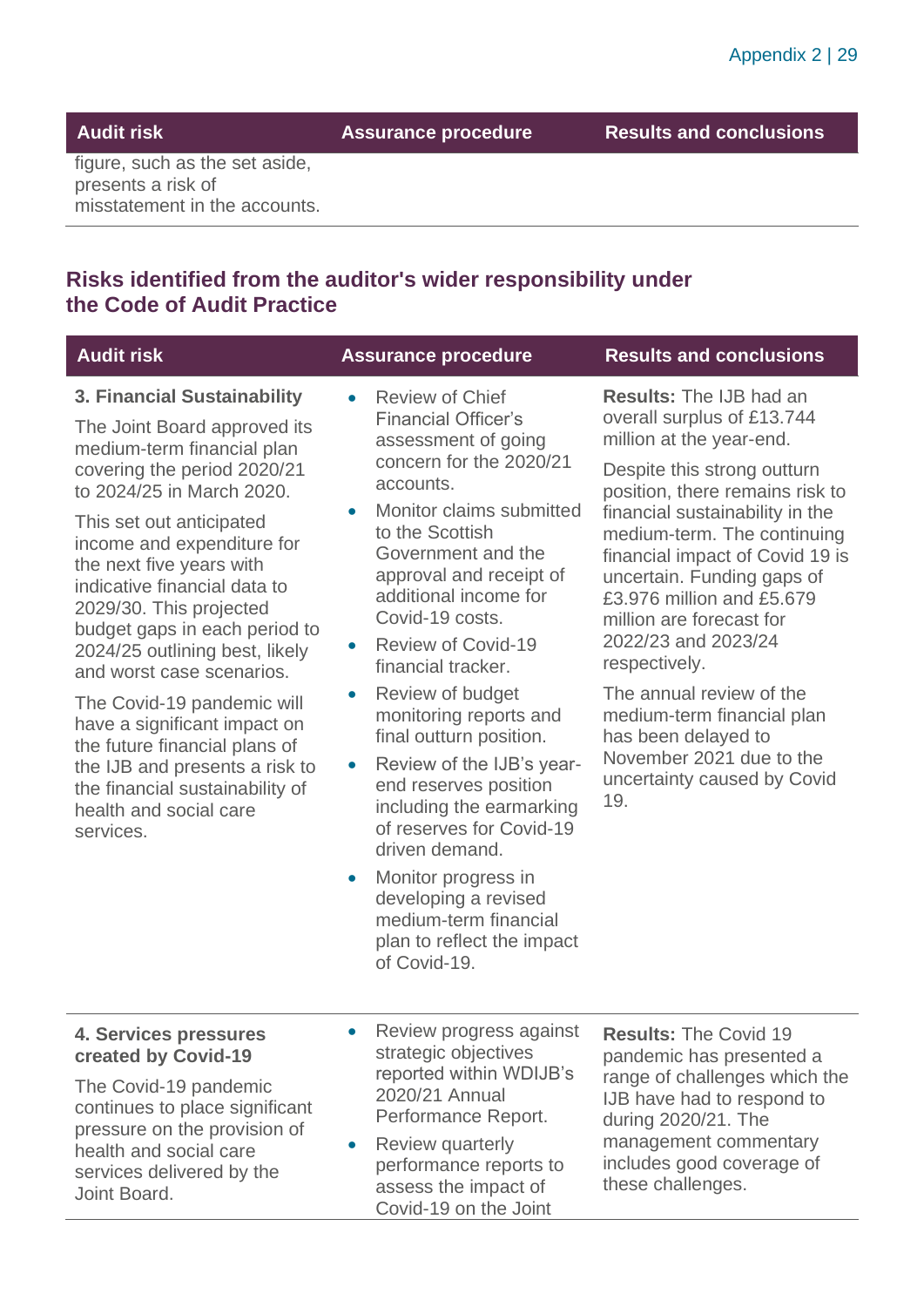| <b>Audit risk</b>                                                                                                                                                                                                                                                                                                                                                                                                                                                                                                                                                                                   | <b>Assurance procedure</b>                                                                                                                                                                                                                                                                           | <b>Results and conclusions</b>                                                                                                                                                                                                                                                                                                                                                                                                                |
|-----------------------------------------------------------------------------------------------------------------------------------------------------------------------------------------------------------------------------------------------------------------------------------------------------------------------------------------------------------------------------------------------------------------------------------------------------------------------------------------------------------------------------------------------------------------------------------------------------|------------------------------------------------------------------------------------------------------------------------------------------------------------------------------------------------------------------------------------------------------------------------------------------------------|-----------------------------------------------------------------------------------------------------------------------------------------------------------------------------------------------------------------------------------------------------------------------------------------------------------------------------------------------------------------------------------------------------------------------------------------------|
| There is risk that the<br>pressures caused by the<br>pandemic will impact on the<br>Joint Board's ability to meet<br>its objectives within 2019-<br>2022 Strategic Plan.                                                                                                                                                                                                                                                                                                                                                                                                                            | Board's performance<br>targets.<br>Monitor progress of<br>Covid-19 recovery<br>planning against the<br><b>West Dunbartonshire</b><br><b>HSCP Covid-19</b><br><b>Recovery and Renewal</b><br>Plan approved by the<br><b>Board in September</b><br>2020.                                               | The IJB have a Recovery and<br>Renewal Plan in place with<br>the aim of delivering better<br>services, improving health<br>and reducing inequalities.<br>Progress against this plan is<br>being reported regularly to<br>the Board.                                                                                                                                                                                                           |
| 5. Risk management<br>The Board's risk<br>management policy and<br>strategy was due to be<br>reviewed on 1 April 2020 but<br>has not yet been reviewed<br>and updated.<br>In addition, an annual review<br>of the strategic risk register<br>did not take place in 2020 as<br>is required under the<br>Integration Scheme. The<br>most recent review was a<br>mid-year review presented to<br>the Board in February 2020.<br>Without an up to date risk<br>register, there is a risk that<br>the Board's ability to take<br>decisions to prioritise and<br>mange risks appropriately is<br>affected | Review of the updated<br>$\bullet$<br>strategic risk register and<br>the IJB's Covid-19 risk<br>register.<br>Review updated risk<br>management policy and<br>strategy, once available.<br>Review the findings of<br>$\bullet$<br>Internal Audit's report on<br>the IJB's risk<br>management process. | <b>Results:</b> An updated risk<br>management policy and<br>strategy was approved by the<br><b>Audit and Performance</b><br>Committee in June 2021.<br>This incorporated the<br>recommendations from<br>Internal Audit's review of the<br>IJB's risk management<br>arrangement - which<br>concluded arrangements<br>were satisfactory.<br>The Strategic Risk Register<br>was subject to an annual<br>review by the Board in<br>February 2021. |
| 6. Standing orders                                                                                                                                                                                                                                                                                                                                                                                                                                                                                                                                                                                  | Review updated standing<br>$\bullet$<br>orders and confirm they<br>accurately reflect the<br>terms of the revised<br><b>Integration Scheme.</b>                                                                                                                                                      | <b>Results:</b> The standing orders<br>have not been updated.<br>Management have taken the<br>decision to review the<br>standing orders when the<br>revised Integration Scheme is<br>implemented.                                                                                                                                                                                                                                             |
| Standing orders are in place<br>to regulate the procedures<br>and business of the Joint<br>Board. The current standing<br>orders were last reviewed<br>and updated in 2015.                                                                                                                                                                                                                                                                                                                                                                                                                         |                                                                                                                                                                                                                                                                                                      |                                                                                                                                                                                                                                                                                                                                                                                                                                               |
| There is a risk that the<br>existing standing orders do<br>not reflect the current<br>procedures of the Joint<br>Board.                                                                                                                                                                                                                                                                                                                                                                                                                                                                             |                                                                                                                                                                                                                                                                                                      | The revised Scheme is<br>expected to be in place in<br>2021/22 once approved by<br>the Health Board and<br><b>Scottish Government.</b>                                                                                                                                                                                                                                                                                                        |
|                                                                                                                                                                                                                                                                                                                                                                                                                                                                                                                                                                                                     |                                                                                                                                                                                                                                                                                                      |                                                                                                                                                                                                                                                                                                                                                                                                                                               |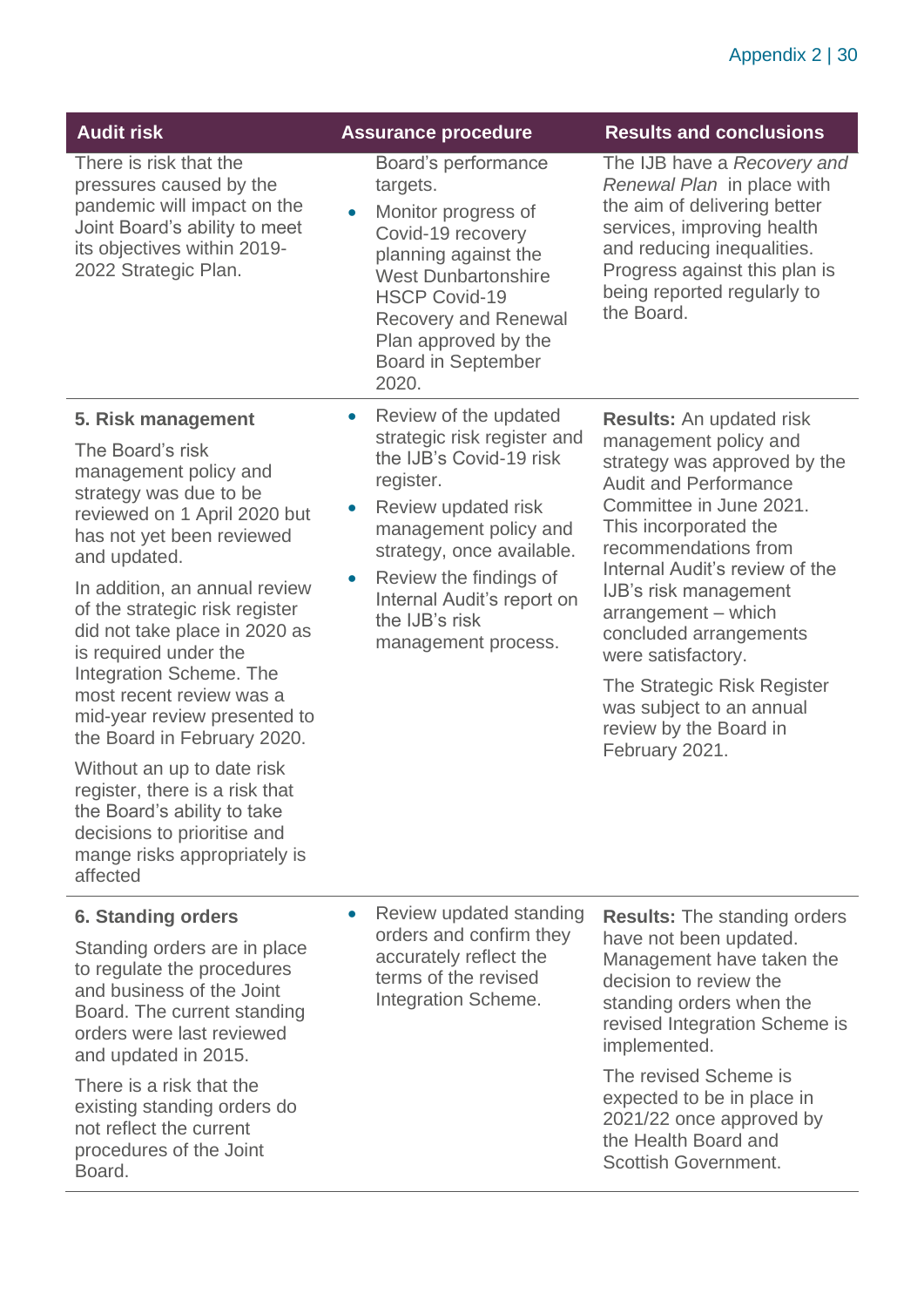| Refer recommendation 2<br>Appendix 1. | <b>Audit risk</b> | <b>Assurance procedure</b> | <b>Results and conclusions</b> |
|---------------------------------------|-------------------|----------------------------|--------------------------------|
|                                       |                   |                            |                                |

\*\*\*- In our Annual Audit Plan for 2020/21 which was presented to the Audit Committee in February 2021, we identified a risk of material misstatement in the financial statements caused by fraud in expenditure. However, we reconsidered this risk taking into account the results of our early audit work and have now rebutted the presumption that a material risk exists from fraud for expenditure.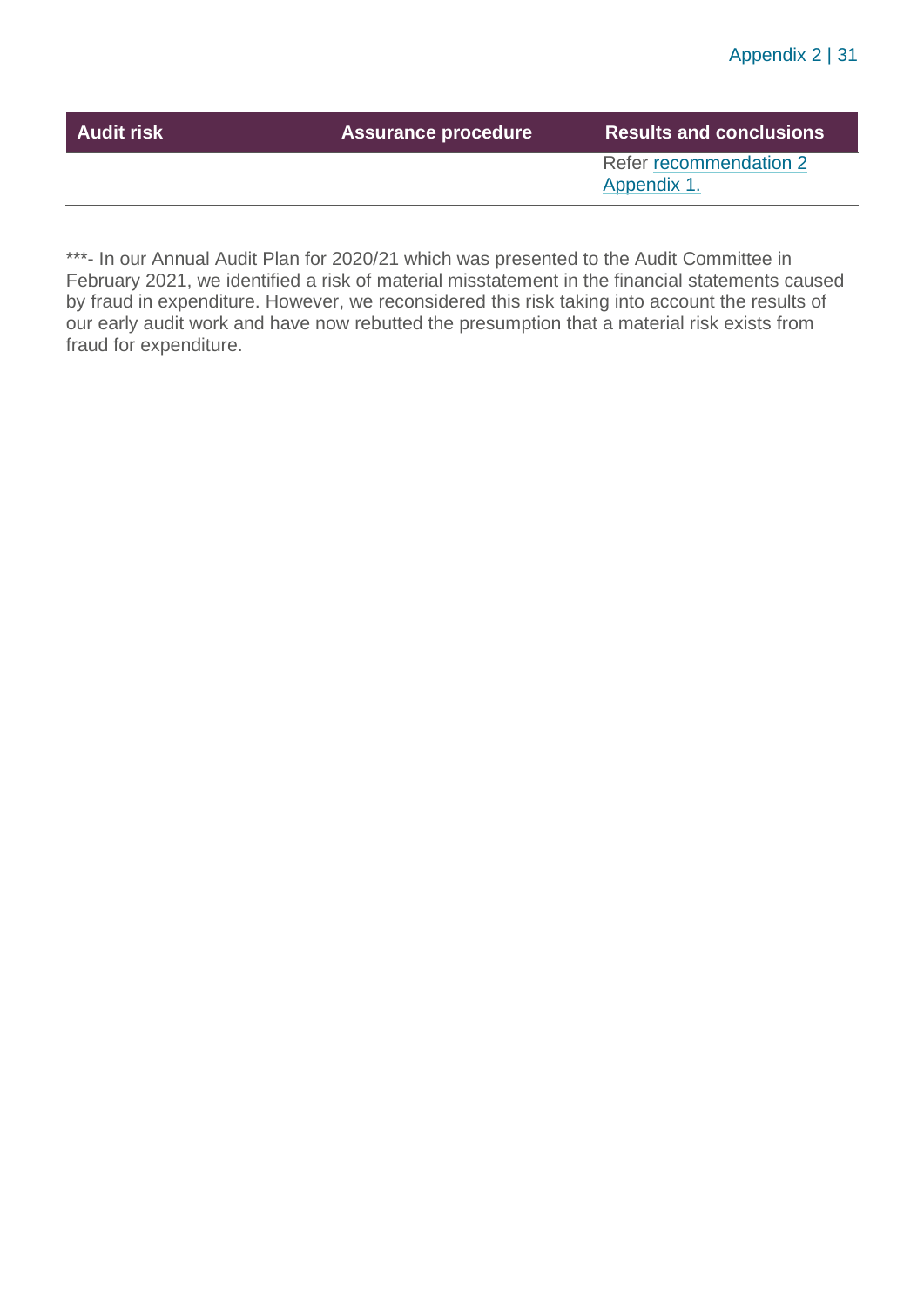## <span id="page-31-0"></span>**Appendix 3**

Summary of national performance reports 2020/21

April [Affordable housing](https://www.audit-scotland.gov.uk/report/affordable-housing)

June [Highlands and Islands Enterprise: Management of Cairngorm mountain and](https://www.audit-scotland.gov.uk/report/highlands-and-islands-enterprise-management-of-cairngorm-mountain-and-funicular-railway)  [funicular railway](https://www.audit-scotland.gov.uk/report/highlands-and-islands-enterprise-management-of-cairngorm-mountain-and-funicular-railway)

[Local government in Scotland Overview 2020](https://www.audit-scotland.gov.uk/report/local-government-in-scotland-overview-2020)

July [The National Fraud Initiative in Scotland 2018/19](https://www.audit-scotland.gov.uk/report/the-national-fraud-initiative-in-scotland-201819)

**January** [Digital progress in local government](https://www.audit-scotland.gov.uk/report/digital-progress-in-local-government) [Local government in Scotland: Financial overview 2019/20](https://www.audit-scotland.gov.uk/report/local-government-in-scotland-financial-overview-201920)

February [NHS in Scotland 2020](https://www.audit-scotland.gov.uk/report/nhs-in-scotland-2020)

March [Improving outcomes for young people through school education](https://www.audit-scotland.gov.uk/report/improving-outcomes-for-young-people-through-school-education)